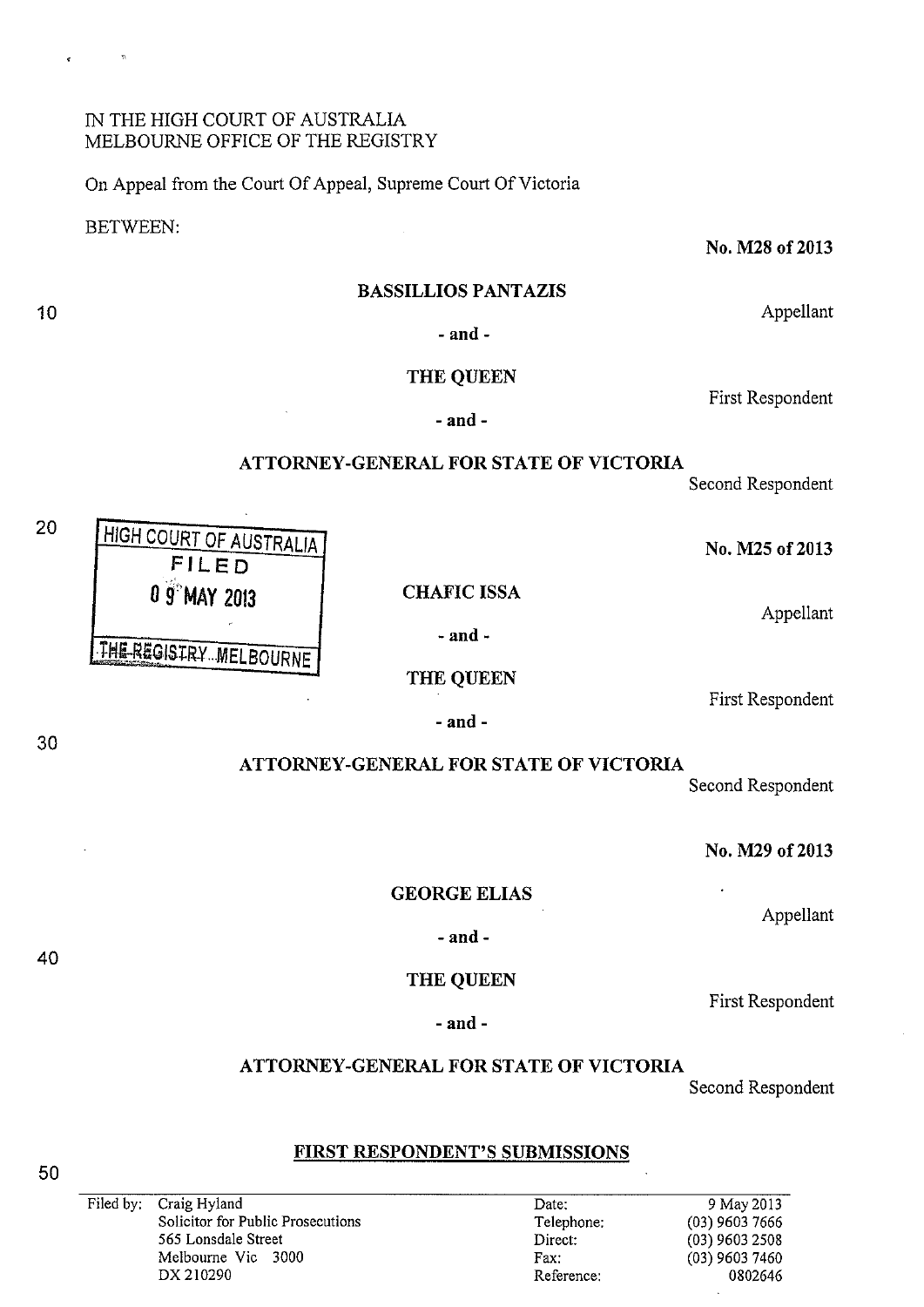# **PART I: SUITABILITY FOR PUBLICATION**

I. The First Respondent certifies that this submission is in a form suitable for publication on the internet. The estimated duration of oral argument for the appeal is  $\frac{1}{2}$  day.

# **PART II: CONCISE STATEMENT OF THE ISSUES PRESENTED**

- 10 2.1 In Victoria there is a sentencing principle identified in the decision of the Court of Appeal of *R v Liang* **&** *Li* which enables a sentencing judge to mitigate punishment for a criminal offence in circumstances where the prosecution is adjudged to have acted unfairly in indicting the offender on the charged offence rather than an alternative (but equally or more appropriate) offence carrying a lesser maximum penalty.
	- 2.2 In this appeal, each Appellant contends, inter alia, that  $-$ 
		- (i) the principle in  $\vec{R}$  v *Liang & Li* is a principle recognised under the common law;
		- (ii) the principle in *R v Liang* **&** *Li* operates in an umestricted manner applying to all offences in Victoria whether State, Commonwealth or at common law; and
		- (iii) the sentencing judge erred in declining to apply the principle in  $\vec{R}$  v *Liang & Li* to the facts in this matter in the exercise of the sentencing discretion.
	- 2.3 In a filed Notice of Contention, the First Respondent submits that the principle identified in *R v Liang* **&** *Li* is not a sentencing principle recognised at common law.

# **PART III: NOTICES UNDER SECTION 78B OF THE** *JUDICIARY ACT 1903 (CTH)*

30 3. The First Respondent certifies that the question of whether any notice should be given under section 78B of the *Judiciary Act 1903 (Cth)* has been considered; such notice is not thought to be necessary in light of the restricted grant of special leave.

# **PART IV: CONTESTED FACTS**

- 4.1 The First Respondent does not contest any of the material facts set out in the Appellants' Narrative of Facts and each of the respective Chronology of Events.
- 40 4.2 In respect of Appellant *Pantazis*, the sentencing judge set out a summary of the relevant facts at  $[3]$  –  $[9]$  of the Reasons for Sentence.<sup>I</sup> In respect of the Appellant *Issa*, the sentencing judge set out a summary of the relevant facts at  $[19] - [27]$  of the Reasons for Sentence.<sup>2</sup> And, in respect of the Appellant *Elias*, the sentencing judge set out a summary of the relevant facts at  $[6]$  of the Reasons for Sentence.<sup>3</sup>
	- 4.3 In addition, the First Respondent refers to the summary of evidence recounted in the joint judgment of the Court of Appeal (Warren CJ, Redlich JA, Hansen JA, Osborn JA and Curtain AJA) at  $[65]$  -  $[81]$  in rejecting the Appellants' appeal against sentence.<sup>4</sup>

 $\begin{array}{ccc}\n\bullet & & & \rightarrow & \bullet \\
\bullet & & & & \end{array}$ 

<sup>&</sup>lt;sup>1</sup> See *R v Pantazis* [2011] VSC 54<br>
<sup>2</sup> See *R v Issa* [2009] VSC 633<br>
<sup>3</sup> See *R v Elias* [2011] VSC 423<br>
<sup>4</sup> See *Pantazis & Ors v R* (2012) 268 FLR 121; (2012) 217 A Crim R 31; [2012] VSCA 160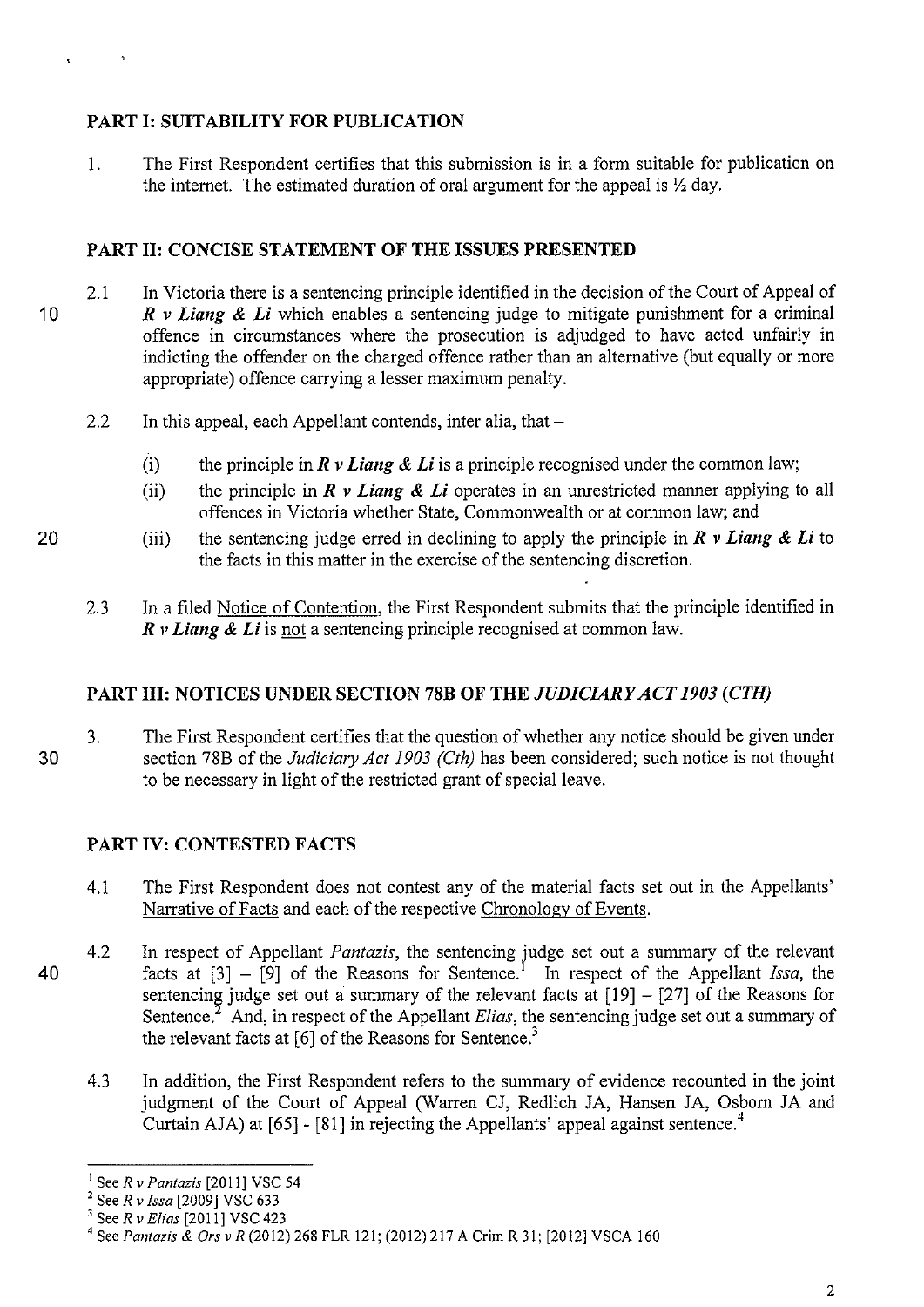## Part V: STATEMENT REGARDING APPLICABLE PROVISIONS

5. The First Respondent accepts the Appellants' Statement of Applicable Constitutional Provisions, Statutes and Regulations.

## Part VI: ARGUMENT IN ANSWER TO EACH APPELLANT

#### *The nature of the complaint in this appeal*

- 10
- 6.1 At the heart of these appeals is a complaint that each Appellant has not been sentenced "according to law" in respect of a common charge of attempting to pervert the course of public justice; and reliance is placed on the decision of the Victorian Court of Appeal in *R v Liang &*  $Li^5$  to make good that contention. In order to address this complaint, it is necessary to analyse both the soundness (and content) of the sentencing principle in question and the nature of the prosecution case against the Appellants.

*The charge in question- attempting to pervert the course of public justice at common law* 

20 6.2 Each Appellant was charged with a common offence of attempting to pervert the course of public justice. The particulars of the relevant presentments read as follows –

> The Director of Public Prosecutions presents that Bassillios (Byron) Pantazis at Melbourne in the said State and at divers other places between the  $10^{th}$  day of May 2006 and the  $5^{th}$  day of June 2007 with the intent to pervert the course of public justice did a series of acts which had a tendency to pervert the course of public justice in that he assisted Antonios Sajih Mokbel to unlawfully abscond from the Victorian jurisdiction and to remain outside of the jurisdiction thereby impeding his arrest and the punishment imposed upon him by the Supreme Court of Victoria at Melbourne on the  $31<sup>st</sup>$ day of March 2006.<sup>6</sup>

The Director of Public Prosecutions presents that Chafic Issa at Melbourne in the said State and at divers other locations between the 31st day of March 2006 and the 5<sup>th</sup> day of May 2007 with the intent to pervert the course of public justice did a series of acts which had a tendency to pervert the course of public justice in that the said Chafic lssa assisted Antonios Sajih Mokbel to unlawfully abscond from the Victorian jurisdiction and thereby impeded his arrest and the punishment imposed upon him by the Supreme Court at Melbourne on the 31<sup>st</sup> day of March 2006.<sup>7</sup>

The Director of Public Prosecutions presents that George Elias at Melbourne in the said State and at divers other places between the 31st day of March 2006 and the 5<sup>th</sup> day of June 2007 with the intent to pervert the course of public justice did a series of acts which had a tendency to pervert the course of public justice in that he assisted Antonios Sajih Mokbel to unlawfully abscond from the Victorian jurisdiction and to remain outside of the jurisdiction thereby impeding his arrest and the punishment imposed upon him by the Supreme Court of Victoria at Melbourne on the  $31<sup>st</sup>$  day of March 2006.<sup>8</sup>

- 6.3 The above charge is a common law offence with a maximum penalty of 25 years imprisonment fixed in Victoria by virtue of section 320 of the *Crimes Act 1958 (Vic)*.
- 6.4 The elements of the common law offence of attempting to pervert the course of public justice are defined as follows $9 -$
- 50

30

<sup>&</sup>lt;sup>5</sup> (1995) 124 FLR 350; (1995) 82 A Crim R 39<br><sup>6</sup> See Count 1 on Presentment No. C0705786.9 in *The Queen v Bassillios (Byron) Pantazis* <sup>7</sup> See Count 1 on Presentment No. C0705786.9 in *The Queen v George Elias* <sup>8</sup> See C

<sup>&</sup>lt;sup>9</sup> See R v Vreones [1891] 1 QB 360; *R v Machin* (1980) 71 Cr App R 166; *R v Murray* [1982] 2 A All ER 225; *The Queen v Rogerson* (1992) 174 CLR 268; *Meissner v The Queen* (1995) 184 CLR 132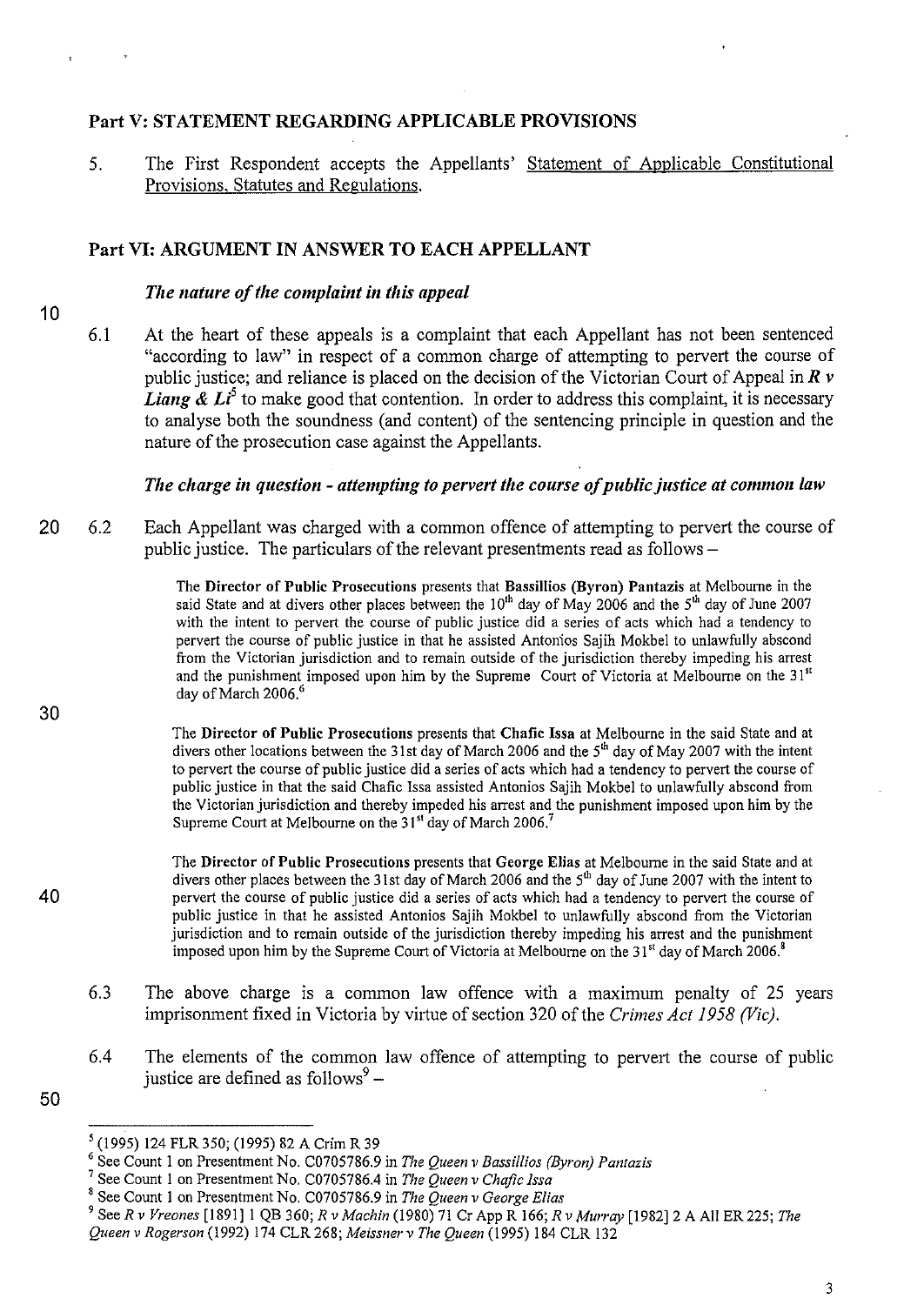JOHN DOE at ... on the ... day of ... with intent to pervert the course of justice, did an act (or series of acts) that had the tendency to pervert the course of justice in that he (she) did ... (particulars)

In short, the common law crime encompasses a single act or a series of acts.

- 6.5 The course of public justice has been held to be a broad concept, comprehending a wide range of acts. The most authoritative statement of this proposition is to be found in *The Queen v Rogerson*,<sup>10</sup> where Brennan and Toohey JJ stated<sup>11</sup> –
- 10 The course of justice is perverted (or obstructed) by impairing (or preventing the exercise of) the capacity of a court or competent judicial authority to do justice. The ways in which a court or competent judicial authority may be impaired in (or prevented from exercising) its capacity to do justice are various. Those ways comprehend, in our opinion, erosion of the integrity of the court or competent judicial authority, hindering of access to it, deflecting applications that would be made to' it, denying it knowledge of the relevant law or of the true circumstances of the case, and impeding the free exercise of its jurisdiction and powers including the powers of executing its decisions.
- 20 6.6 Each Appellant pleaded guilty to the relevant charge<sup>12</sup> and did not challenge in the court below that the offence in question was made out by the admitted facts; rather, the complaint was that the admitted facts also proved alternative offences (which were at least equally apt to capture the relevant criminality of each Appellant) carrying a lesser maximum penalty. This in turn raises two distinct questions  $-$ 
	- (i) did the facts in question disclose another charge carrying a lesser maximum penalty which was at least equally apt to capture the offending conduct?; and
	- (ii) if so, what are the consequences for sentencing in circumstances where an offender has been exposed to a charge carrying the higher maximum penalty as a consequence of the exercise of the prosecutorial discretion?

#### 30 *Alternative offences?*

- 6.7 Before turning to a consideration of possible alternative offences, it is necessary to say something about the nature of the prosecution case.
- 6.8 First, the essence of the conduct involved an attempt by the Appellants to impede or thwart the execution of a court order imposing a sentence of imprisonment. Antonios (Tony) Mokbel had been tried in the Supreme Court on a Commonwealth offence of importation of drugs. As Mokbel had absconded towards the end of the trial, the proceedings continued in his absence culminating in a jury verdict of guilty returned and a sentence of imprisonment imposed by Gillard J on 31 March 2006.<sup>13</sup> That federal sentence was fixed under Part 1B of the *Crimes Act 1914 (Cth).*
- 6.9 There are no federal prisons in Victoria; persons sentenced to imprisonment for offences against Commonwealth law are detained in state prisons within Victoria. An obligation is imposed on all states to accommodate such prisoners under section 120 of the

<sup>&</sup>lt;sup>10</sup> (1992) 174 CLR 268<br><sup>11</sup> Ibid, at 280; see also *Meissner v The Queen* (1995) 184 CLR 132<br><sup>12</sup> In fact, as the court below noted, the Appellant *Pantazis* entered a plea to the relevant charge as part of a "negotiated presentment" whereby the prosecution abandoned a charge of trafficking in a drug of dependence (commercial quantity) - see *Pantazis* & *Ors v R* [20 12] VSCA 160, at [90]

<sup>&</sup>lt;sup>13</sup> See *R v Mokbel* [2006] VSC 119 – a sentence of 12 years imprisonment with a non-parole period of 9 years imprisonment was fixed by Gillard Jon I charge of being knowingly concerned in the importation of a traffickable quantity of cocaine contrary to section 233B(1)(d) of the *Customs Act 1901 (Cth)*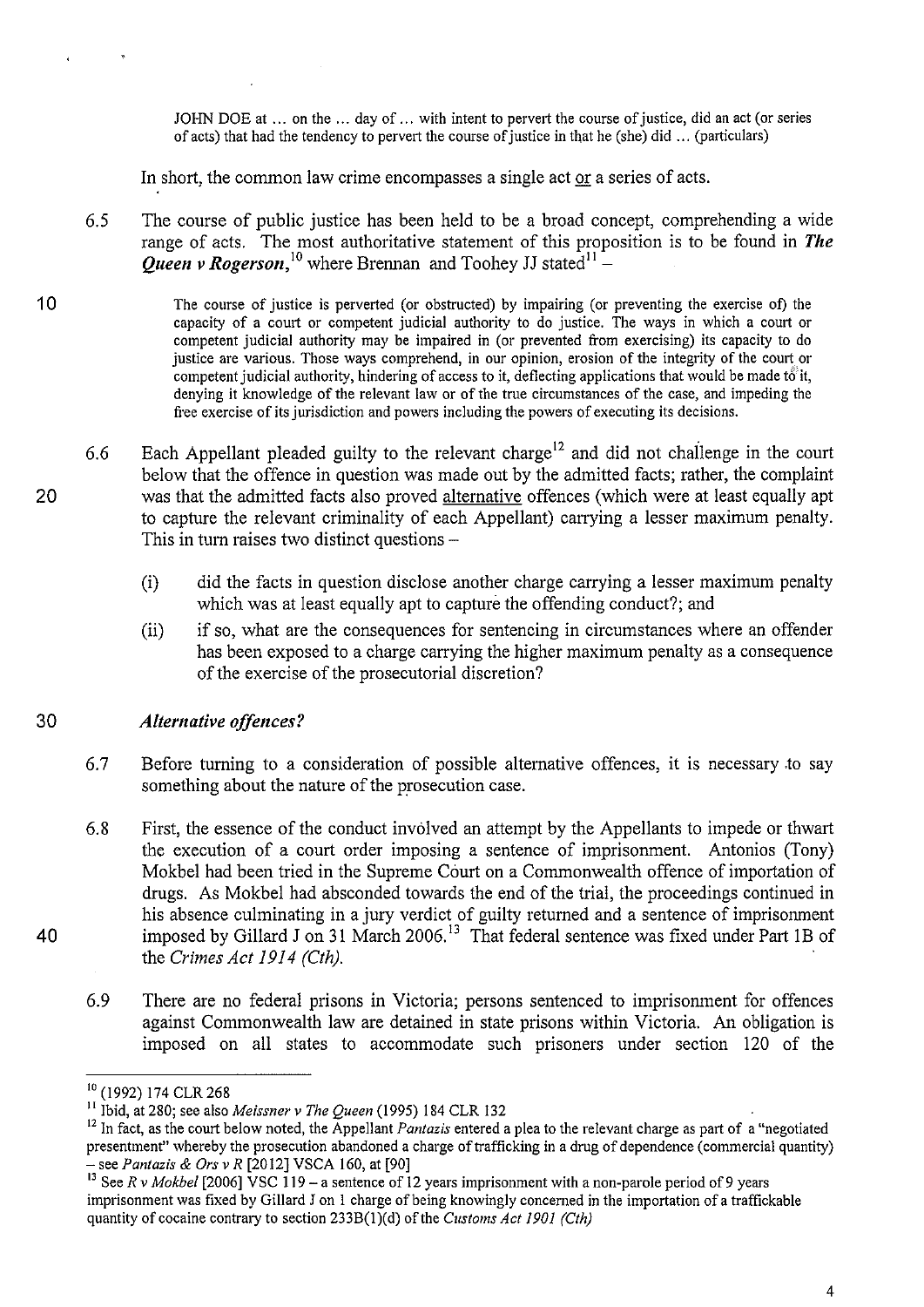Commonwealth *Constitution*.<sup>14</sup> In Victoria, the *Corrections Act 1986* provides for the management of prisons and the welfare of prisoners.

- 6.10 Part lA of the *Corrections Act 1986 (Vic)* deals with the legal custody of persons sentenced to an order of imprisonment. Section 6A of the Act defines when a person is in the legal custody of the Secretary to the Department of Justice- this ordinarily occurs when a person acting under the lawful authority of the Secretary takes physical custody of an offender. Section 6D of the Act also provides that a person enters the legal custody of the Chief Commissioner of Police when an order of imprisonment is made in relation that person and 10 a member of the police force takes physical custody of the person.
	- 6.11 Thus, the offending conduct in question was directed at preventing either the Secretary to the Department of Justice or the Chief Commissioner of Police taking physical custody of Mokbel after the Supreme Court of Victoria had ordered him to serve a sentence of imprisonment. In other words, the conduct was designed to prevent any correctional officer present in court or any police officer outside court seizing Mokbel in execution of the order. made by the Supreme Court.
- 6.12 It is standard practice in the Supreme Court of Victoria for a sentencing judge to sign a 20 document commonly referred to as a "Return of Prisoners Convicted" - this document provides details as to the offence(s) and sentence imposed upon an offender and is duly signed and dated by the sentencing judge. This document has been described as a "mere" memorial".<sup>15</sup> But importantly, the sentence of a superior court is the authority for the execution of the punishment it orders.<sup>16</sup>
- 6.13 Before leaving this topic, the First Respondent notes that a warrant for apprehension was also issued by Gillard J on 20 March 2006 when Mokbel failed to attend court in answer to his bail; that warrant was issued under section 26(2) of the *Bail Act 1977 (Vic)*.<sup>17</sup> However, the Appellants were not charged with any conduct relating to impeding the execution of this 30 warrant until after the imposition of sentence on 31 March 2006. Even though there was a dual basis for the arrest of Mokbel, the warrant of apprehension was rendered otiose subsequent to the announcement of sentence in the Supreme Court.
	- 6.14 Secondly, the prosecution case against each Appellant relied on a series of acts committed subsequent to the imposition of the sentence upon Mokbel. In substance, each offender was involved in a continuous activity between the particularised dates; in other words, various acts were undertaken to ensure that the Supreme Court order was not executed.

## *Section 43, Crimes Act 1914 (Cth)- attempting to pervert justice*

- 40
- 6.15 In substance, ground 1(a) of the Notice of Appeal contends that the sentencing judge erred in sentencing the offenders on the count of attempting to pervert the course of public justice by failing to have regard to the maximum penalty fixed for the Commonwealth offence of attempting to pervert justice.

<sup>&</sup>lt;sup>14</sup> Section 120 provides – Every State shall make provision for the detention in its prisons of persons accused or convicted of offences against the laws of the Commonwealth, and for the punishment of persons convicted of such offences, and the Parliament of the Commonwealth may make laws to give effects to this provision.<br><sup>15</sup> See *The Queen v Turnbull; ex parte Taylor* (1968) 123 CLR 28, at 45

<sup>&</sup>lt;sup>16</sup> See *The Queen v Turnbull; ex parte Taylor* (1968) 123 CLR 28; *Williamson v Inspector-General of Penal Establishments* [1958] VR 330

<sup>&</sup>lt;sup>17</sup> See section 68, *Judiciary Act 1903 (Cth)* which provides for the application of State law on procedure in state courts exercising vested federal jurisdiction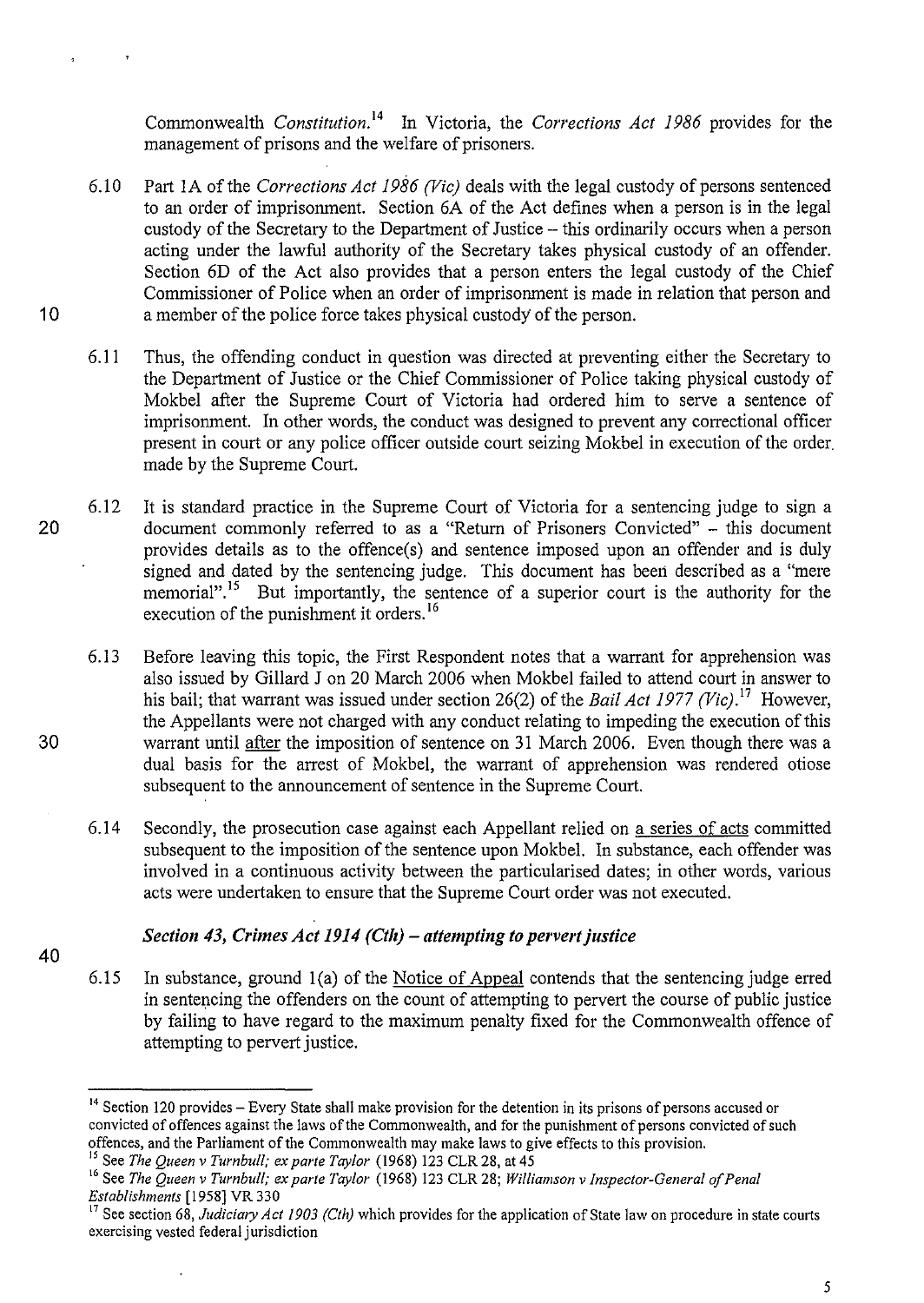- 6.16 As already noted, the common law offence carries a maximum penalty of 25 years imprisonment; however, the offence prescribed by section 43, *Crimes Act 1914 (Cth)* carried a maximum penalty of 5 years imprisonment at the relevant time.
- 6.17 In the plea in mitigation, the point was agitated by the Appellant *Pantazis*.<sup>18</sup> The prosecutor submitted that the common law offence of attempting to pervert the course of public justice was the "appropriate" charge in all the circumstances.<sup>19</sup> In delivering reasons for sentence, Whelan J rejected the Appellant's argument.<sup>20</sup>
- **10** 6.18 Likewise, the point was raised by the Appellant *Elias* in his plea in mitigation.21 In delivering reasons for sentence, Whelan J again rejected the argument.<sup>22</sup>
	- 6.19 However, the point was not agitated by the Appellant *Issa* in his plea in mitigation.
	- 6.20 On appeal, the Court of Appeal rejected the Appellants' argument holding  $-$ 
		- (i) that the principle in  $\vec{R}$  v *Liang & Li* is to be confined to less punitive offences that exist within the same jurisdiction in which the judicial power is being exercised; thus, the principle does not require a judge exercising the judicial power of the State of Victoria to take account of Commonwealth offences; $^{23}$  and
		- (ii) that even if the principle in  $\mathbb{R}$  v Liang  $\&$  Li did oblige a judge exercising State judicial power to have regard to a Commonwealth offence which had not been charged but which was more appropriate to the conduct in question and which carried a lesser maximum penalty, the section 43 offence relied upon by the Appellant was not a more appropriate offence.<sup>24</sup>
- 6.21 Assuming the correctness of the sentencing principle identified in *R v Liang* **&** *Li* for the purposes of argument, the anterior question is whether a charge could have been laid under 30 section 43 to capture the relevant criminality. In this regard, it is important to note that the particulars of the charged offence were directed at acts committed after sentence had been imposed on Mokbel on 31 March 2006.
	- 6.22 Section 43 of the *Crimes Act 1914 (Cth)* provided (at the relevant time) as follows<sup>25</sup> –

(1) Any person who attempts, in any way not specially defined in this Act, to obstruct, prevent, pervert, or defeat, the course of justice in relation to the judicial power of the Commonwealth, shall be guilty of an offence.

- **40** Penalty: Imprisonment for 5 years.
	- 6.23 There are two obvious differences between the elements of the common law offence (set out at 6.4 supra) and the Commonwealth offence. First, the "course of justice" in section 43 must relate to the exercise of judicial power of the Commonwealth, but not so in relation to the common law offence. Thus, what is meant by the expression "judicial power"?

6

<sup>18</sup> SeeR *v Pantazis* [2011] VSC 54, at 36-42,45,49, 67-75

<sup>19</sup> SeeR *v Pantazis* [2011] VSC 54, at 60-67

<sup>&</sup>lt;sup>20</sup> See *R v Pantazis* [2011] VSC 54, at [27]<br><sup>21</sup> See *R v Elias* [2011] VSC 423, at 568-9

<sup>&</sup>lt;sup>22</sup> See *R v Elias* [2011] VSC 423, at [27]<br><sup>23</sup> See *Pantazis & Ors v R* [2012] VSCA 160, at [4]-[6], [27]-[59], [93]

<sup>&</sup>lt;sup>24</sup> See *Pantazis & Ors v R* [2012] VSCA 160, at [63], [64]-[90], [93]

<sup>&</sup>lt;sup>25</sup> See Reprint prepared as at 29 March 2006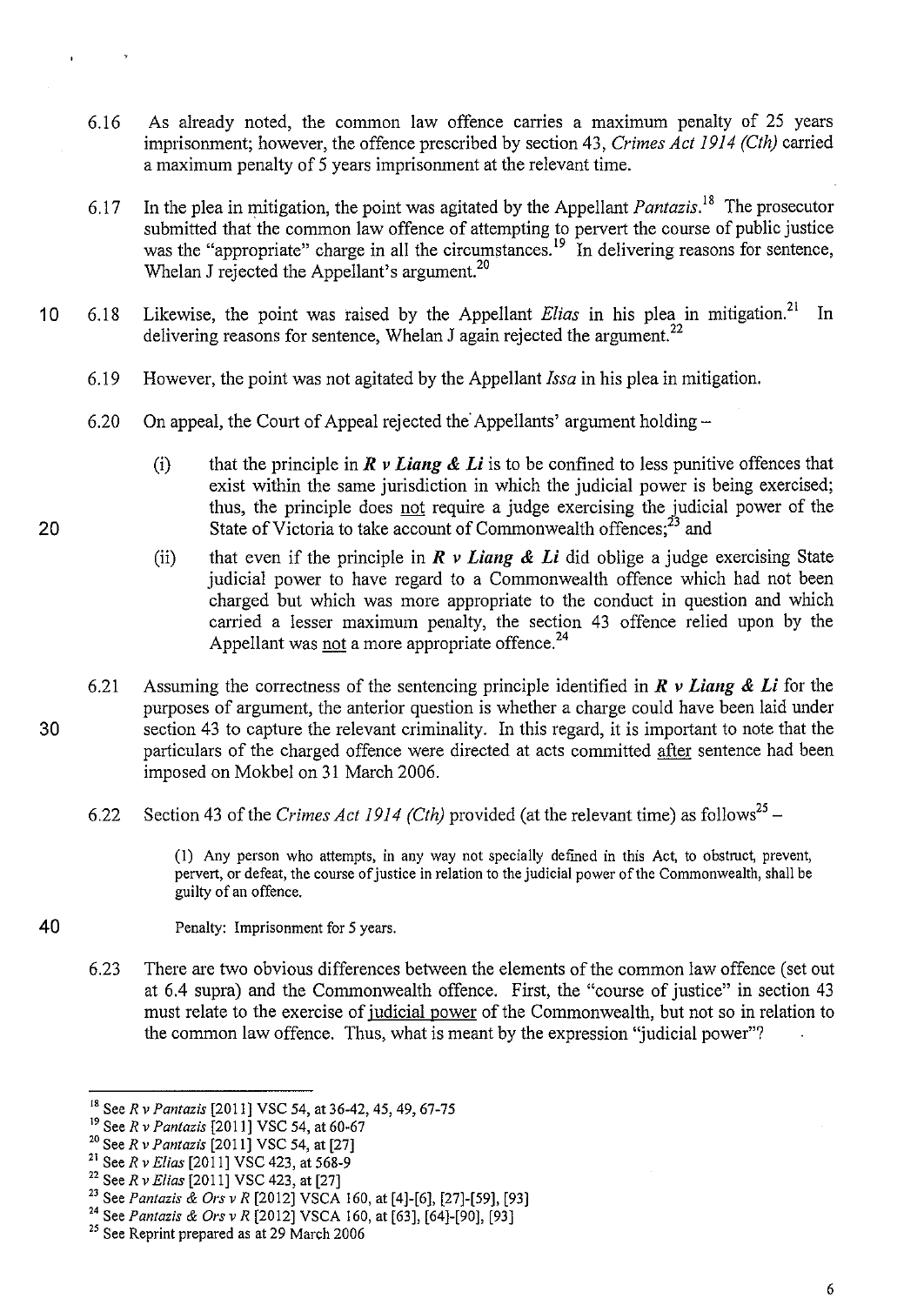6.24 In *The Queen v Murphy*<sup>26</sup>, this Court held that committal proceedings have an essential connection with the actual exercise of judicial power. The Court unanimously held<sup>27</sup> –

> In such a case, the committal proceedings themselves form part of a curial process which is centred upon the judicial power of the Commonwealth and which, in the case of a subsequent trial, culminates in the exercise of that power. The course of justice in the case of such an alleged offence includes that curial process. Its concern is the judicial power of the Commonwealth: whether it should be invoked, its invocation and its exercise. That course of justice relates, at every stage, to that judicial power.

- 10 6.25 In a more recent judgment, this Court commented on the ambit of "judicial power" in relation to a criminal trial. In *Elliott* **&** *Blessington v The Queen,* 28 the Court in a unanimous judgment, observed $29$  -
	- Subject to the appellate system established by the *Criminal Appeal Act,* the exercise of judicial power with respect to the trials upon indictment of Elliott and Blessington was spent upon the subsequent imposition of the sentences upon them. The controversy represented by the indictment had been quelled and, allowing for any applicable statutory regime, the responsibility for the future of the appellants passed to the executive branch of the government of the State.
- 20 6.26 Thus, the First Respondent submits that section 43 could not have been charged as a viable offence as the conduct in question occurred after sentence had been imposed on Mokbel on 31 March 2006. In short, the Appellants' criminal conduct was designed to pervert not the exercise of a judicial power (the curial process was already spent and no act could alter the conviction and sentence recorded) but rather the exercise of an executive power; that is, attempts by law enforcement agencies and correctional authorities to commit Mokbel to prison?0 As Brennan J observed in *Leeth v Commonwealth of Australia***<sup>31</sup> -**

It is the duty of an Executive Government to carry a judicial sentence of imprisonment into execution.

- 30 6.27 Support for the above contention can also to be found in this Court's decision in *Grollo v Commissioner of Australia Federal Police* **&** *Ors; <sup>32</sup>*in that case, this Court held that the power conferred upon a judge to issue an interception warrant was not part of the judicial power of the Commonwealth.
- 6.28 Secondly, section 43 is an inchoate offence focusing on criminal acts of "attempt"- see, for example, the amplified definition of the offence in sub-sections  $(3)^{33}$  and  $(4)^{34}$  which replicate the common law definition of attempting to commit an indictable offence. Similar definitions are to be found in the statutory offence of attempt in Victoria as defined in section 321M of the *Crimes Act* 1958 – see, in particular, sections  $321N(1)(a)^{35}$  and **40** 321N(3).<sup>36</sup>
- 

 $33$  Section 43(3) provides - For the person to be guilty of an offence against subsection (1), the person's conduct must be more than merely preparatory to the commission of the offence. The question whether conduct is more than merely preparatory to the commission of the offence is one of fact.

 $4$  Section 43(4) provides - A person may be found guilty of an offence against subsection (1) even if doing the thing attempted is impossible.

<sup>26 (1985) 158</sup> CLR 596

 $27 \text{ libid, at } 611-2$ 

<sup>&</sup>lt;sup>28</sup> (2007) 234 CLR 38

 $29$  Ibid, at 41-42 [5]

<sup>&</sup>lt;sup>30</sup> The police force is part of the executive of each State – see *Lipohar v The Queen* (1999) 200 CLR 485, at 583 [254]

<sup>31</sup>(1992) 174 CLR 455, at 471 32 (I 995) 184 CLR 348; see also *Love v Attorney-General* (NSW) (I 990) 169 CLR 307; at 320-322; *Coco v R* (1994) 179 CLR 427, at 444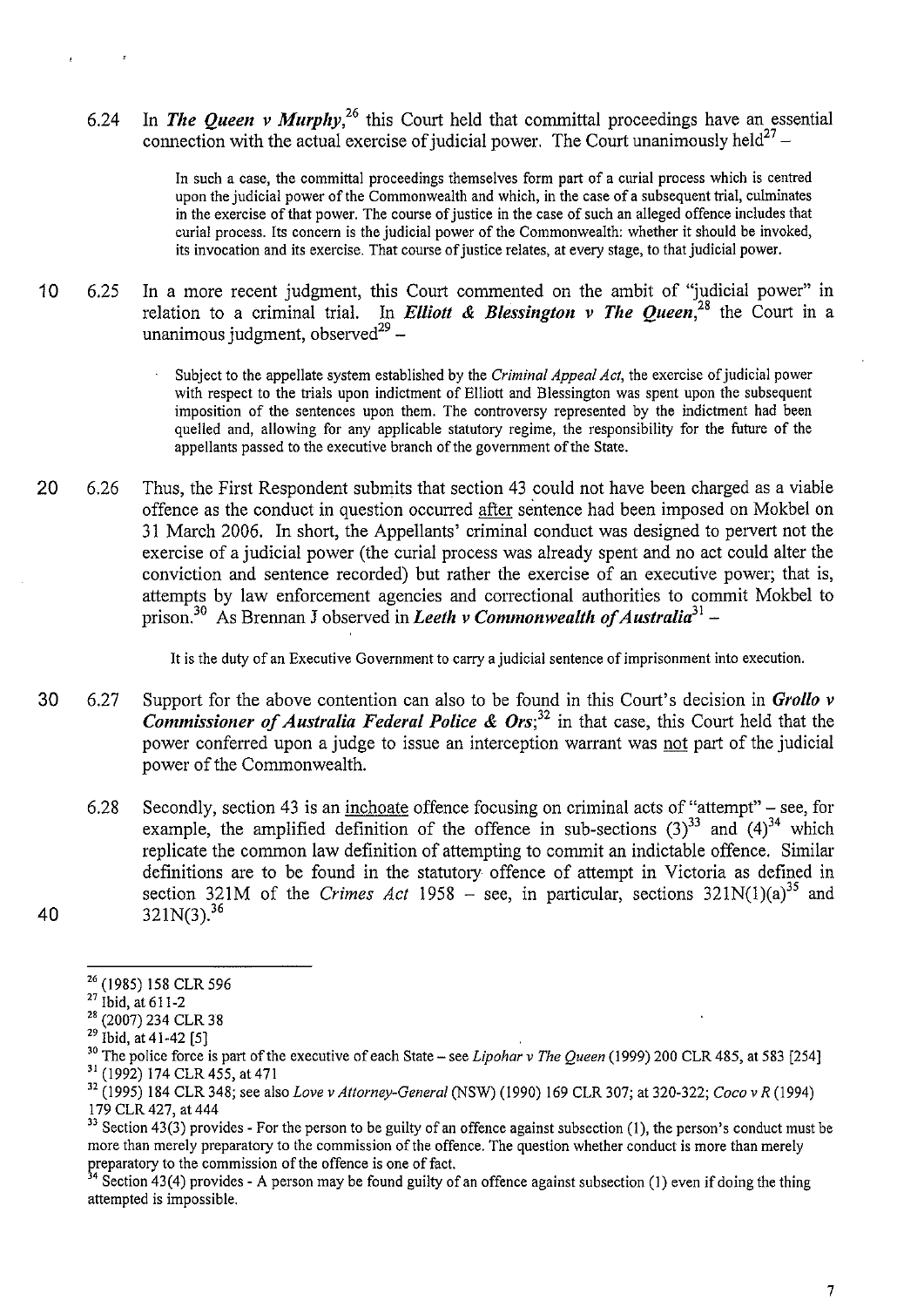- 6.29 On the other hand, the common law offence of attempting to pervert the course of public justice is a substantive offence (the use of the adjective "attempt" in the statement of offence is misleading).<sup>37</sup> This difference in offence classification perhaps explains the significant difference in the prescribed maximum penalties for the two offences. And in this case, the Appellants' conduct did succeed in perverting the course of public justice.
- 6.30 In addition to the arguments advanced above, the First Respondent supports the conclusion by the Court of Appeal that section 43 was an inapt offence in all the circumstances.
- 10

# *Section 325, Crimes Act 1958 (Vic)- accessory*

- 6.31 In substance, ground 1(b) of the Notice of Appeal contends that the sentencing judge erred in sentencing the offenders on the count of attempting to pervert the course of public justice by failing to have regard to the maximum penalty fixed for the State offence of accessory (commonly referred to as *accessory after the fact).*
- 6.32 As already noted, the common law offence carries a maximum penalty of 25 years imprisonment; by way of contrast, the offence prescribed by section 325, *Crimes Act 1958*  20 *(Vic)* carries a maximum penalty of 5 years imprisonment.
	- 6.33 In the plea in mitigation, the point was agitated by the Appellant *Pantazis*.<sup>38</sup> Again, the prosecutor disputed the contention.<sup>39</sup> In delivering reasons for sentence, Whelan J rejected the Appellant's argument.<sup>40</sup>
	- 6.34 On appeal, the Court of Appeal rejected the argument holding that a charge under section 325 would have been inadequate to identify and punish the offender for his role in the criminal enterprise. 41
- 30 6.35 In their respective pleas in mitigation, the point was not agitated by either the Appellant *Issa*  or the Appellant *Elias*. On appeal, the Court of Appeal noted that the Appellant *Issa* accepted in oral argument that section 325 was not an appropriate provision to be charged;<sup>42</sup> and that the Appellant *Elias* accepted in written submissions that section 325 was not an appropriate provision to be charged.<sup>43</sup>
	- 6.36 Again assuming the correctness of the principle identified in *R v Liang* & *Li,* the First Respondent supports the conclusion by the Court of Appeal that a section 325 offence was an inapt offence in all the circumstances.
- 40 6.37 The particulars of the relevant offence were directed at acts variously committed between 31 March 2006 and 5 June 2007; in other words, it was a series of acts designed to pervert the

<sup>&</sup>lt;sup>35</sup> Section 321N(1) provides - A person is not guilty of attempting to commit an offence unless the conduct of the person is - (a) more than merely preparatory to the commission of the offence.<br><sup>36</sup> Section 321N(3) provides - A person may be guilty of attempting to commit an offence despite the existence of facts

of which he or she is unaware which make the commission of the offence attempted impossible.

<sup>37</sup>SeeR v *Rowell* (1977) 65 Cr App R 174, at 180; *R* v *Machin* (1980) 71 Cr App R 166, at 170; *The Queen* v *Rogerson*  (1992) 174 CLR 268, at 279, 297-298; *Meissner v The Queen* (1995) 184 CLR 132, at 140-141<sup>38</sup> See R v *Pantazis* [2011] VSC 54, at 36-42, 45, 49, 67-75

<sup>39</sup> See R v Pantazis [2011] VSC 54, at 60-67<br><sup>40</sup> See R v Pantazis [2011] VSC 54, at [27]<br><sup>41</sup> See Pantazis & Ors v R [2012] VSCA 160, at [91]-[93]

<sup>41</sup> See *Pantazis* & *Ors v R* [2012] VSCA 160, at [91]-[93] 42 See *Pantazis* & *Ors v R* [2012] VSCA 160, at [91]

<sup>43</sup> See *Pantazis* & *Ors v R* [2012] VSCA 160, at [91]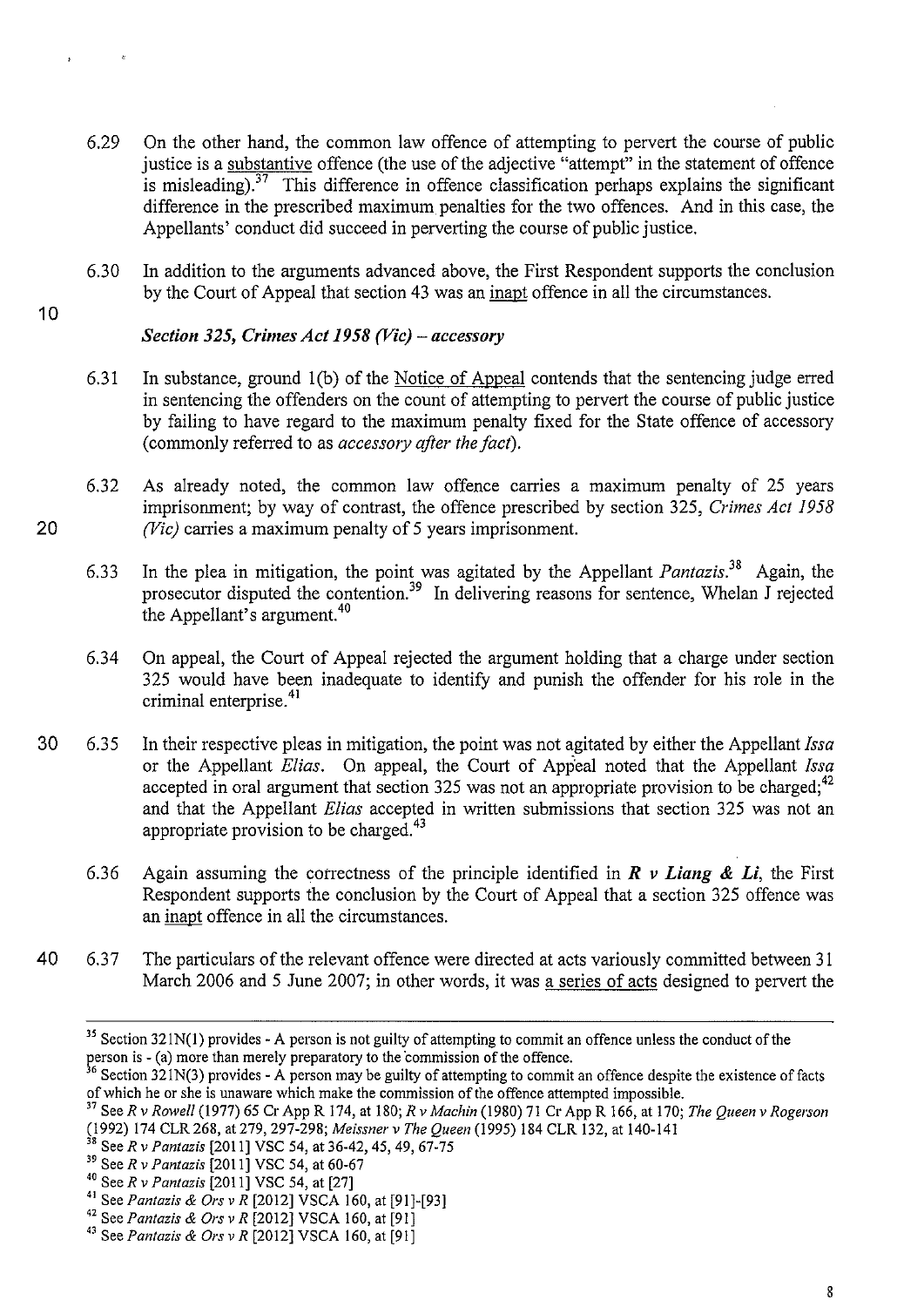course of public justice. The common law offence was capable of capturing the series of acts in question.<sup>44</sup> By way of contrast, section 325 is designed to capture a single act, which in turn explains the lesser maximum penalty.

6.38 Section 325(1) of the *Crimes Act 1958 (Vic)* provides-

Where a person (in this section called the principal offender) has committed a serious indictable offence (in this section called the principal offence), any other person who, knowing or believing the principal offender to be guilty of the principal offence or some other serious indictable offence, 10 without lawful authority or reasonable excuse does any act with the purpose of impeding the apprehension, prosecution, conviction or punishment of the principal offender shall be guilty of an indictable offence. [emphasis added]

- 6.39 The First Respondent conceded before the sentencing judge and the Court of Appeal that section 325 was "technically" open as a charge but that it was an inappropriate one. to capture the totality of the offending conduct. That contention was based on the fact that the Appellants had committed a series of discrete (but related) acts over a considerable period of time with the intent to pervert the course of justice.<sup>45</sup> Furthermore, it may have been open to the First Respondent to file multiple charges under section 325 to represent each separate act 20 and seek cumulation of orders in the sentencing process; thus, the Appellants would have been in no better position than facing a single charge under the common law.
	- 6.40 Putting to one side the correctness of the sentencing principle in  $\vec{R}$  v Liang  $\&$  Li, the First Respondent submits that the Appellants have not suffered any miscarriage of justice ("no different" sentencing order should be made) because the two alternative offences identified are not "appropriate" charges reflecting the true criminality of the offenders.

## *The principle identified in R v Liang* & *Li*

- 30 6.41 If the First Respondent is wrong in its primary contention, then it is necessary to examine the correctness (and content) of the principle identified in *R v Liang* & *Li.*
- 6.42 In *R v Liang & Li*,<sup>46</sup> the Victorian Court of Appeal dealt with an appeal against sentence wherein each offender was jointly presented on multiple counts including dishonestly obtaining· a financial advantage pursuant to section 82(1), *Crimes Act 1958 (Vic)* aud by a device defrauding a carrier of a charge properly payable pursuant to section 85ZF(a), *Crimes Act 1914 (Cth)* arising out of a scheme in which they participated against Telecom. The Court held that the offenders were exposed to an injustice by being charged with the section 82(1), *Crimes Act 1958 (Vic)* offence because that charge (exposing the offenders to higher 40 penalties) did not appropriately fit the nature of the offenders' conduct. The charge most appropriately reflecting the gravamen of the offenders' conduct was the charge laid under section 85ZF(2), *Crimes Act 1914 (Cth).* The Court further held that it was a relevant factor in sentencing to consider what the relevant legislative body (namely the Commonwealth) regarded as the appropriate sentencing tariff for an offence perpetrated against its interests.<sup>47</sup>
	- 6.43 Despite its potentially broad application, the sentencing principle has been rarely invoked. In  $\overline{R}$  v Vellinos,<sup>48</sup> the Court of Appeal observed<sup>49</sup> –

 $^{46}$  (1995) 82 A Crim R 39<br>  $^{47}$  Ibid, at 43-44<br>  $^{48}$  [2001] VSCA 131<br>  $^{49}$  Ibid, at [11]

<sup>&</sup>lt;sup>44</sup> See *R v Rowell* [1978] 1 All ER 665; *R v Machin* [1980] 3 All ER 151 exection 325 offence for harbouring Mokbel at <sup>45</sup> Whereas co-offenders Youseff and Evette Zeidan were charged with a section 325 offence for harb their property for 2- 3 nights before he fled to Western Australia (single act)- see [2009] VSC 137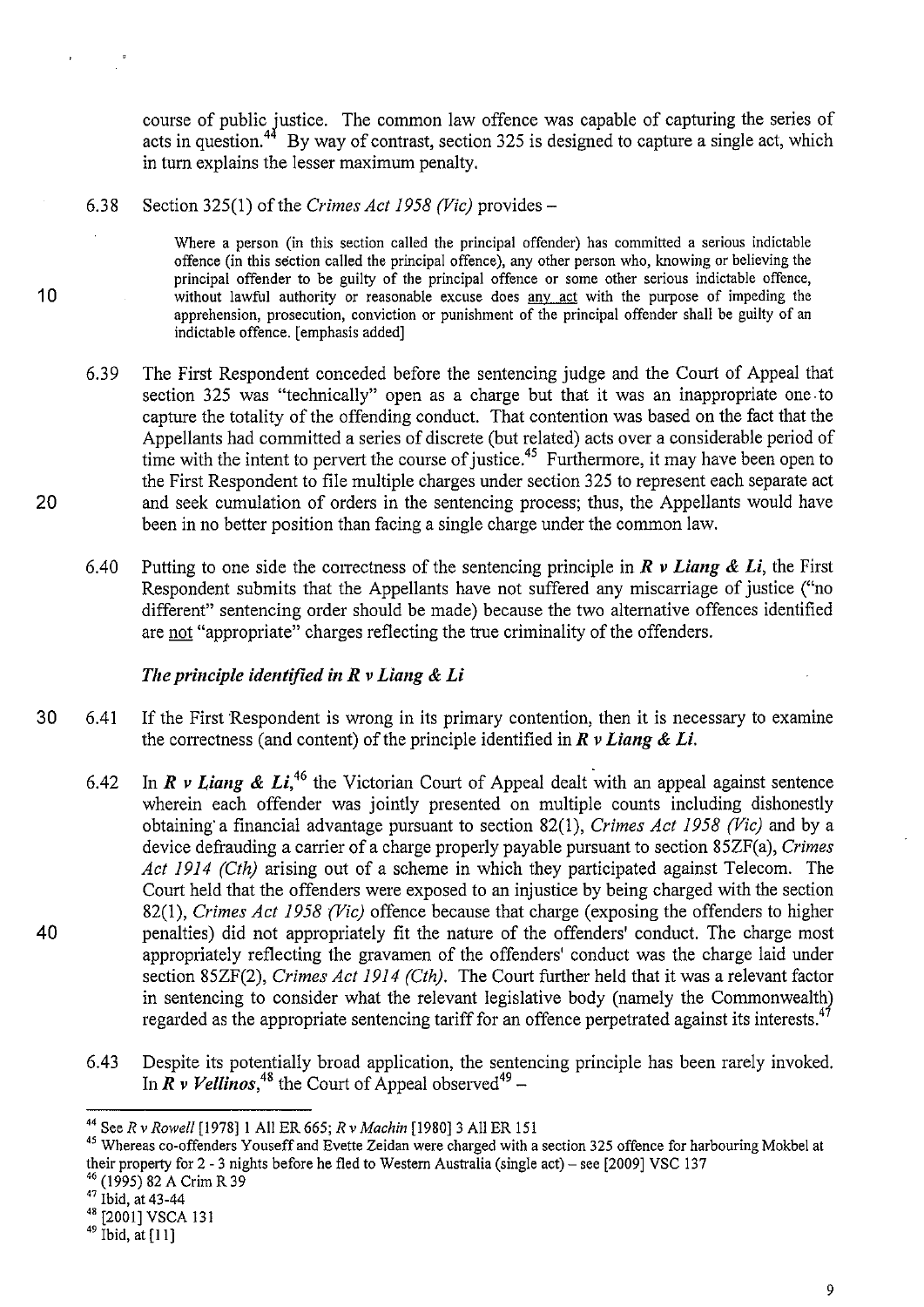In support of that proposition, counsel has called in aid a little-used, but none the less significant, sentencing principle of fairness, namely, that the prosecuting authority, whilst possessing an unchallengeable right to frame its presentment in whatever manner it thinks fit, cannot thereby preclude the sentencing tribunal from mitigating the penalty if it concludes that the charges alleged exposed the prisoner to a more punitive regime of sentencing than that to which he ought reasonably have been exposed by the preference of charges more appropriate to the crimes alleged. This was the principle applied in Liang & Li.

#### 10 *Decision in the court below*

- 6.44 In rejecting the Appellants' appeal against sentence, the Court of Appeal declared that the principle in *R v Liang & Li* is to be confined to less punitive offences that exist within the jurisdiction in which the judicial power is being exercised; thus, the principle does not require a judge exercising the judicial power of the State of Victoria to cross jurisdictional boundaries in order to take account of Commonwealth offences.<sup>50</sup>
- 6.45 The First Respondent maintains its position in the court below- namely, that the principle identified in  $\vec{R}$   $\nu$  *Liang & Li* of unfairness in charge selection can only be remedied by way 20 of "abuse of process" rather than some artificial reduction in sentence which is arbitrary in nature (the Court of Appeal declined to decide this point).<sup>51</sup> Furthermore, a close nature (the Court of Appeal declined to decide this point).<sup>51</sup> examination of the relevant authorities raising the principle in  $\mathbb{R}$  v **Liang & Li** appear to reveal unexplored issues of statutory construction between alternative criminal offences.

#### *Examination of the decision in* R *v Liang* & *Li*

- 6.46 In *R v Liang* & *Li,* the offenders were involved in a scheme of dishonesty against the financial interests of Telecom. The scheme involved the use of a device which caused certain information numbers to repeatedly ring. Telecom had entered into agreements with 30 service providers to share the profits of telephone calls made to information numbers by callers; and in turn the service provider would pass on a share of its proceeds to the information provider. As a consequence of the bogus calls, Telecom would forward payments to the service providers, who in turn would split their profits at the direction of the information providers (who included the offenders). Payments made to the information providers were directed to bank accounts opened in false names.
- 6.47 The offenders were charged on a joint indictment containing 12 counts. The applicant *liang*  was charged with 1 count under section 82(1) of the *Crimes Act 1958 (Vic),* 1 count under section 85ZF(a) of the *Crimes Act 1914 (Cth)* and 7 counts under the *Financial Transaction*  40 *Reports Act 1988 (Cth).* The applicant *Li* was charged with 1 count under section 82(1) of the *Crimes Act 1958 (Vic),* 1 count under section 85ZF(a) of the *Crimes Act 1914 (Cth)* but only 3 counts under the *Financial Transaction Reports Act 1988 (Cth).* The state offence under the *Crimes Act 1958* carried a maximum penalty of 10 years imprisonment, the Commonwealth offence under the *Crimes Act 1914* carried a maximum penalty of 5 years imprisonment and the Commonwealth offences under the *Financial Transaction Reports Act 1988* carried a maximum penalty of 3 years imprisonment.
- 6.48 Each offender was sentenced to various terms of imprisonment on the counts (including a sentence of 3 years imprisonment imposed on the sole state offence) with an overall 50 sentence of 3 years imprisonment imposed. The offenders appealed against sentence on the basis of manifest excess.

*so* See *Pantazis* & *Ors v R* [2012] VSCA 160, at [4]-[6], [27]-[59], [93] 51 See *Pantazis* & *Ors v R* [2012] VSCA 160, at [60]-[62]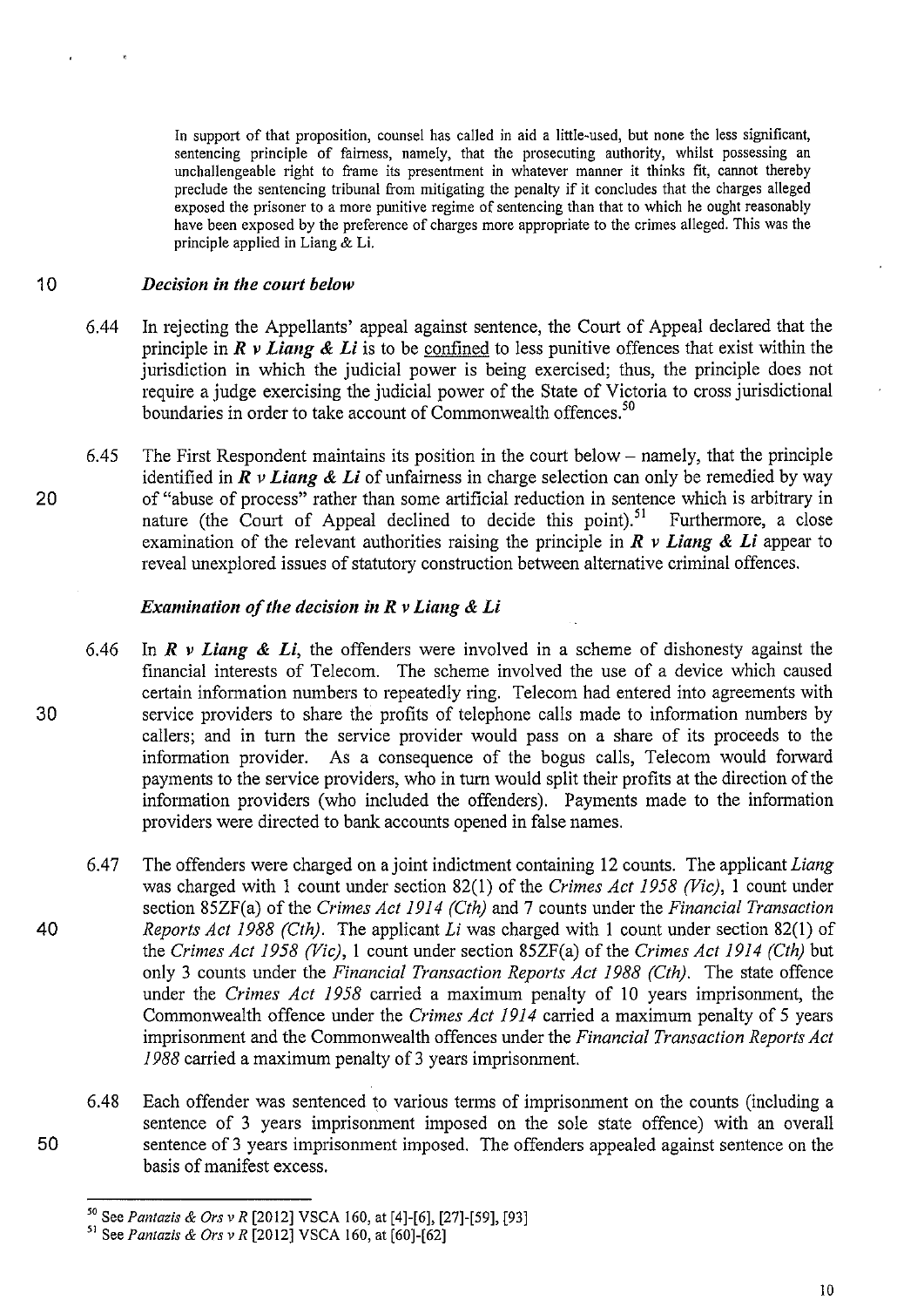- 6.49 On the appeal, it was contended that the framework of the presentment led the judge into sentencing error because the prosecuting authority had chosen to present the offenders on a section 82 offence under State law notwithstanding that the conduct was aimed at defrauding a Commonwealth authority. Accordingly, as the state offence carried a higher maximum penalty than its Commonwealth counterpart, the prosecuting authority had exposed the offenders to a regime of sentencing which was more punitive than the one to which they should, in fairness, have been exposed.
- 10 6.50 Importantly, during the appeal it was conceded by the Crown that the State offence was laid solely because the service providers were, in part, the target of the deception. But the sentencing judge had proceeded to sentence the offenders on the basis that the State count was intended to comprehend the fraud perpetrated against Telecom. Thus, the sentence on the State count proceeded on a misconceived basis and that was sufficient alone to constitute sentencing error.
	- 6.51 However, in upholding the appeal, Winneke P observed (Ormiston JA and Crockett AJA agreeing) $5^2$  -
- 20 For my part, I think there is much substance in the argument that the applicants were exposed to an injustice by being charged with the offence created by s 82(1) of the *Crimes Actl958.* This injustice flowed not only because the true purpose and intent of the charge was never explained to his Honour but also because that charge (exposing the applicants, as it did, to higher penalties) did not, in my view, appropriately fit the nature of the applicants' conduct. It would seem to me that the charge which most appropriately reflected the gravamen of the applicants' conduct in this case was the charge laid in count 2 - ie the offence created by s 85ZF(a) of the *Crimes Act 1914.* Insofar as relevant, that section provides:

"a person shall not by means of an apparatus or device

(a) defraud a carrier of any ... fee or charge properly payable for or in relation to a 30 telecommunication service supplied by the carrier."

This is precisely what the facts showed the applicants had done. This charge, as I have already indicated, carried with it a maximum penalty of five years imprisonment ....

[I]t would, in my view, seem to be a relevant factor in the sentencing process to consider what the relevant legislative body (namely the Commonwealth) regarded as the appropriate "sentencing tariff' for an offence perpetrated against its interests or the interests of bodies for whom it had power to legislate. [emphasis added]

## 6.52 Winneke **P** also referred to with approval the earlier decision of the Federal Comt in *R v*  40 *Whitnall* stating<sup>53</sup> –

The principle being enunciated in that passage means no more than this: that although it is for the prosecuting authority in its absolute discretion to determine which particular charge it will lay against an accused person, it is none the less relevant and proper for the judge on sentence to take into account as a relevant sentencing principle the fact that there was another and less punitive offence which not only could have been charged but indeed was as appropriate or even more appropriate to the facts alleged against the **accused.** 

#### *Analysis of earlier decisions raising the principle*

6.53 The first decision is *Scott v Cameron; <sup>54</sup>*in this case, the offender had been charged with eleven offences of making untrue statements in relation to applications for unemployment benefits. contrary to section 29C of the *Crimes Act 1914 (Cth).* This provision carried a

II

<sup>&</sup>lt;sup>52</sup> (1995) 82 A Crim R 39, at 43, 44-45<br><sup>53</sup> Ibid, at 44; and also the decision of the South Australian Supreme Court in *Scott v Cameron* (1980) 26 SASR 321<br><sup>54</sup> (1980) 26 SASR 321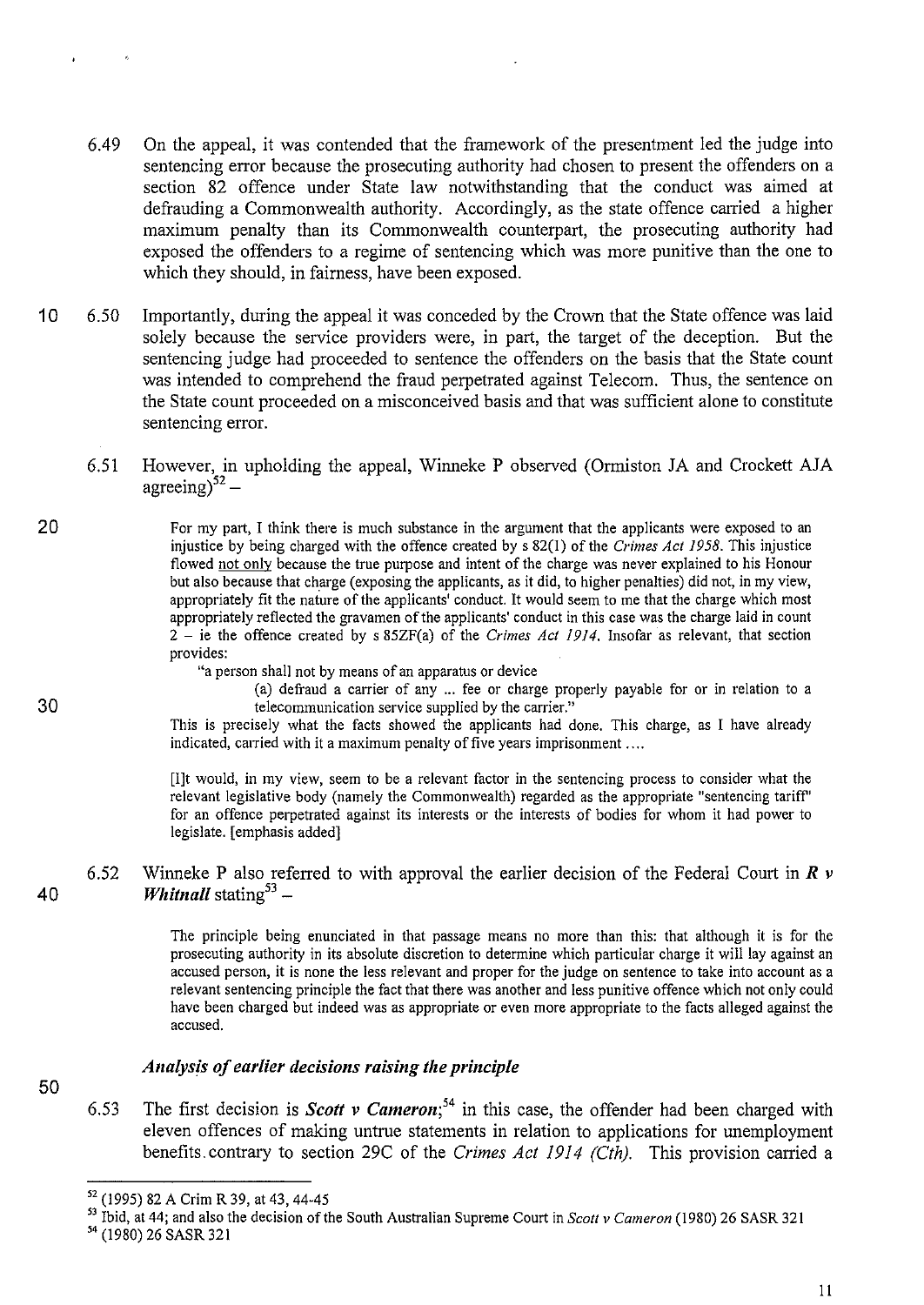maximum penalty of 2 years imprisonment. The offender was sentenced to a term of imprisonment of 3 months imprisonment and appealed against severity of sentence.

- 6.54 On appeal to the Supreme Court of South Australia, White J stated that the charges in question could have been appropriately laid under section 138(l)(d) of the *Social Services Act 1947 (Cth)* which carried a lower maximum penalty (maximum penalty of \$100 or 6 months imprisonment) than that prescribed by section 29C of the *Crimes Act 1914.* In allowing the appeal against sentence. White J stated<sup>55</sup> –
- 1 0 Counsel for the respondent correctly said that the prosecution had an absolute discretion whether to lay the complaints under one section or the other but it is for the Court not the prosecution to impose the appropriate sentence. And the Court's discretion is not to be fettered by the prosecutor's choice, at least in those cases where the facts are such that the prosecution could have been equally appropriately brought under one section or the other. Indeed it seems to me that the prosecution would have been more appropriately brought under sl38 of the *Social Services Act* because that section deals specifically with this type of offence and contains the maximum penalty chosen by the legislation therefor. On the other hand, s29C of the *Crimes Act* is a general blanket section designed to cover all kinds of false statements which might be made in all kinds of circumstances to all kinds of departments for all kinds of purposes. Where, as here, the facts reveal a general "run of the mill" series of offences, 20 its seems to me that the specific section ought to be used, while the more general provisions of section 29C of the *Crimes Act* should be reserved for particularly serious cases where it is quite obvious that the offending is far beyond the maximum penalty contemplated by the section.
	- 6.55 However, White J cites no authority for the above proposition. The First Respondent submits that the particular facts in this appeal raise a question of statutory interpretation (application of the *generalia specialibus* maxim) rather than any special principle of sentencing. Thus, it is necessary to examine the two statutory provisions in question.
	- 6.56 Section 138(1) of the *Social Services Consolidation Act* 1947 (Cth) provided as follows-

A person shall not  $-$ 

- (a) make, whether orally or in writing, a false or misleading statement-
	- (i) in connexion with, or in support of, a claim, whether for himself or for any other **person;**
	- (ii) to deceive an officer doing duty in relation to this Act; or
	- (iii) to affect the rate of a pension, allowance, endowment or benefit payable under this **Act;**
- (b) obtain payment of a pension, allowance, endowment or benefit under this Act, or of an instalment of such a pension, allowance, endowment or benefit, which is not payable;

(c) obtain payment of a pension, allowance, endowment or benefit under this Act, or of an instalment of such a pension, allowance, endowment or benefit, by means of a false or misleading statement or by means of impersonation or a fraudulent device; or

(d) make or present to an officer a statement or document which is false in any particular.

Penalty: Fifty pounds or imprisonment for six months.

- 6.57 The Act came into operation on **1** July 1947. The purpose of the Act was to amend and consolidate the law relating to the payment of various pensions, allowances, endowments 50 and benefits by the Commonwealth. In this matter, the offender was receiving unemployment benefits under the Act.
	- 6.58 By way of contrast, section 29C was later introduced into the *Crimes Act 1914 (Cth)* on 13 December 1960. The relevant section provided as follows-

*<sup>55</sup>*Ibid, at 325-326

30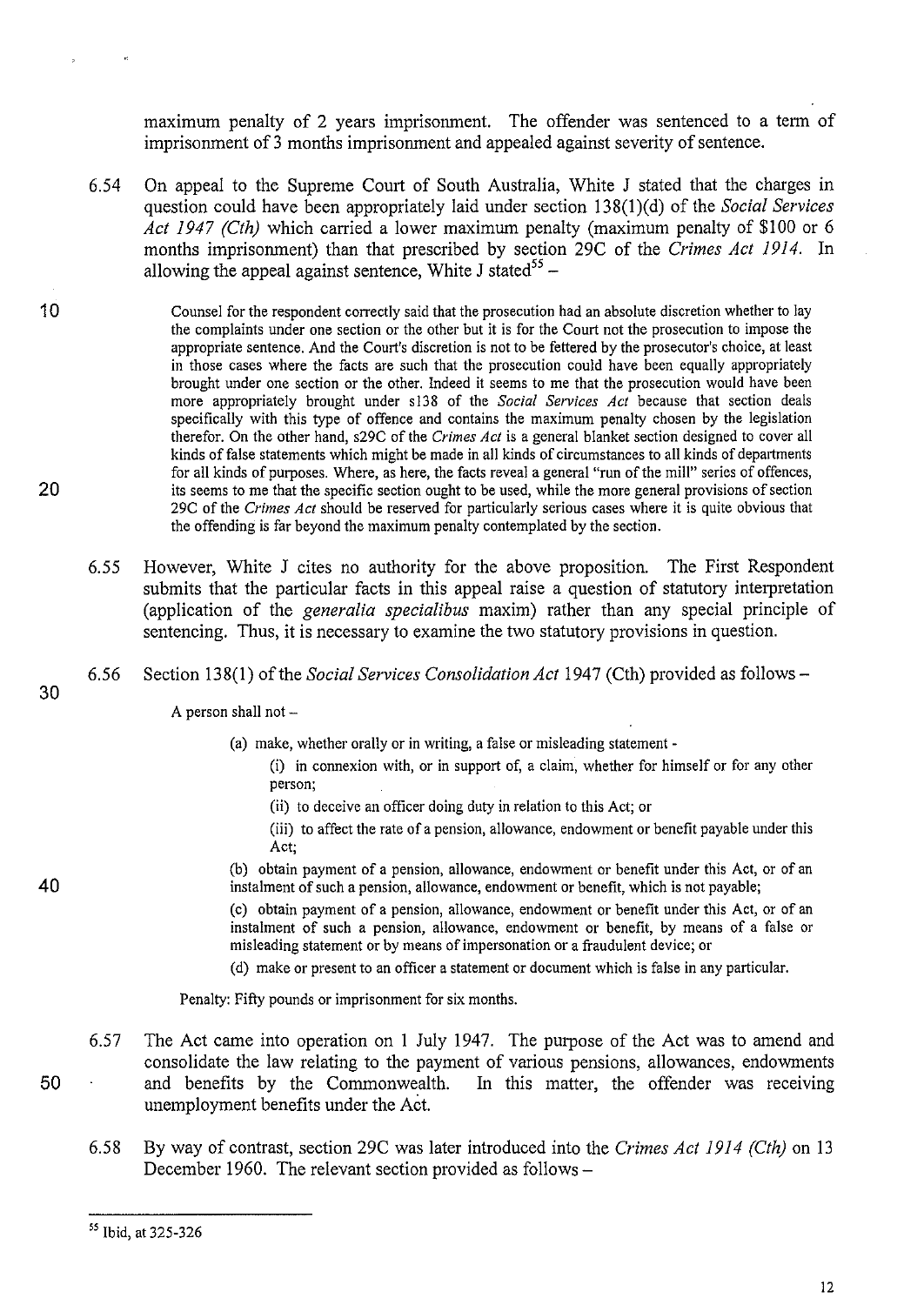A person who, in or in connexion with or in support of, an application to the Commonwealth, to a Commonwealth officer or to a public authority under the Commonwealth for any grant, payment or allotment of money or allowance under a law of the Commonwealth makes, either orally or in writing, any untrue statement shall be guilty of an offence.

Penalty: Imprisonment for two years.

- 6.59 It should be noted that section 29C of the *Crimes Act 1914* corresponds closely to both sections 138(l)(a)(i) and 138(1)(d) of the *Social Services Consolidation Act 1947.* Both **1** 0 provisions punish conduct relating to the making of false statements in connexion with an application for Commonwealth monies. However, section 29C is a "general" provision whereas section 138(1) is a "specific" provision.
	- 6.60 Thus, section 138(1) dealing with a specific subject matter conflicts with section 29C that deals with the same subject matter along with other matters. The approach adopted by the courts to resolve such a conflict is found in the maxim *generalia specialibus non derogant,*  namely a later general provision does not impliedly repeal a specific provision. In *Goodwin v Phillips*,<sup>56</sup> O'Connor J expressed the operation of the maxim in the following manner-
- 20 Where there is a general provision which, if applied in its entirety, would neutralize a special provision dealing with the same subject matter, the special provision must be read as a proviso to the general provision, and the general provision, in so far as it is inconsistent with the special provision, must be deemed not to apply.<sup>57</sup>
	- 6.61 The second decision is  $R \vee Young$ ;<sup>58</sup> here, the offender pleaded guilty to a charge of attempting to pervert the course of public justice by offering a witness a sum of money to alter his evidence at an upcoming trial of another person (who was facing trial for armed robbery). An appeal against conviction was dismissed; however, the Victorian Court of Criminal Appeal allowed an appeal against sentence. Starke J held (Crockett J agreeing)<sup>59</sup> –

However, the learned Judge did not have before him what I regard as a most significant matter. I said earlier that this offence was charged at common law. The identical offence with which this applicant is charged is made an offence in the Federal field by s.43 of the Commonwealth Crimes Act and the maximum sentence therein imposed is two years. This section was not referred to the learned Judge but was referred to us. It sees to me on a general basis of parity that it is an appropriate matter for a judge to take into account. But even though in the Commonwealth field the same offence is limited to a penalty of two years, it may be in some circumstances that a judge will give a greater sentence if there are special circumstances surrounding the offence. But generally, I would think, in accordance with the sound principles of sentencing, he would not go beyond the maximum of a Federal Act which 40 deals with the same crime.

- 6.62 Section 43 was limited to an attempt to pervert justice in relation to the judicial power of the Commonwealth; in short, the offence simply could not apply to the commission of an armed robbery in Victoria. Yet the Court held that it was relevant for a sentencing judge to take into account the lower maximum penalty prescribed for that offence on the basis of parity. The First Respondent submits that this decision is, with respect, wrongly decided.
- 6.63 The third decision is  $\mathbb{R}$  v Whitnall;<sup>60</sup> in this case, the offender and his company furnished false taxation returns for four consecutive financial years and a bank account in a false name

<sup>&</sup>lt;sup>56</sup> (1908) 7 CLR 1<br><sup>57</sup> Ibid, at 14; see also *Maybury v Plowman* (1913) 16 CLR 468, at 473-474; *Lukey v Edmunds* (1916) 21 CLR 336; *Bank Officials' Association (SA Branch) v Savings Bank of South Australia* (1923) 32 CLR 276, at 282, 299; *Perpetual Executors and Trustees Association of Australia Ltd v Federal Commissioner a/Taxation* (1948) 77 CLR I, at 29; *Cobiac v Liddy* (1969) 119 CLR 257, at 268; *Lee Vanit v The Queen* (1997) 190 CLR 378, at 385 Unreported, Vic CCA, 2/12/1982

 $<sup>59</sup>$  Ibid, at 10-11</sup>

<sup>60 (1993) 120</sup> ALR 449 ; (1993) 42 FCR 512; (1993) 68 A Crim R 119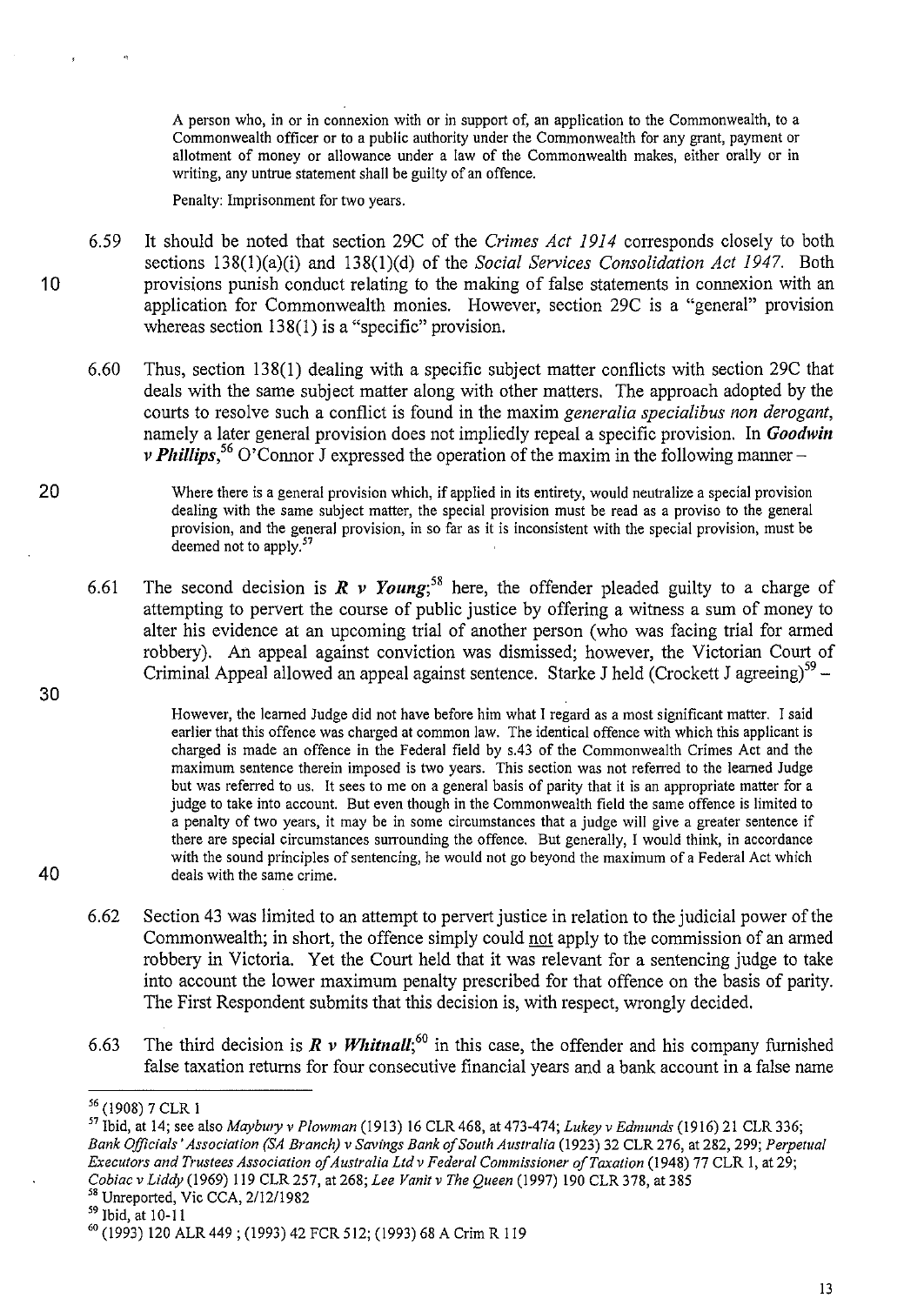had been set up to receive the undisclosed income. The accused and his company were charged with eight counts of defrauding the Commonwealth contrary to section 29D. of the *Crimes Act 1914 (Cth).* The offender was sentenced to a wholly suspended sentence of imprisonment and community service work.

6.64 The Federal Court of Australia dismissed a Crown appeal against sentence. In doing so, each member of the Court noted that the offender could have been prosecuted under different provisions which carried a lesser maximum penalty. This observation moved Drummond J to state<sup>61</sup> –

> While it is solely for the prosecuting authority to select the provision under which it will launch a prosecution, the court is not bound to treat the prosecution decision as placing a fetter upon the court's sentencing discretion, in the sense of compelling the court to impose a heavier sentence than it would regard as appropriate, but for that one consideration: see *Scott v Cameron* (1980) 26 SASR 321 at 325.

- 6.65 However, upon a close analysis of the alternatives, each proves to be singularly inadequate to capture the totality of offending conduct which was described by the sentencing judge as "a calculated and systematic fraud".<sup>62</sup> For example, Higgins J opines that the offender's conduct was covered by section 29B (imposition by untrue representation) which carried a 20 lower maximum penalty of 2 years imprisonment.<sup> $63$ </sup> But, with respect, that offence is focused on the making of untrue representations in connexion with an imposition upon the Commonwealth; whereas section 29D is focused on frauds against the Commonwealth (which in this case also included the setting up of a bank account in a false name). Likewise, Davies J opines that such offences are ordinarily dealt with under various sections found in Part 3 of the *Taxation Administration Act 1953* (Cth);<sup>64</sup> but again, an examination of those sections reveal that the focus is on the making of false or misleading statements rather than fraud.
- 6.66 Each of the alternative options referred to in the judgments of the Court were in fact part of 30 a complementary regime designed to protect Commonwealth revenue; unlike the situation in *Scott v Cameron,* there was no provision in the *Taxation Administration Act 1953 (Cth)*  which was either in direct or indirect conflict with section 29D of the *Crimes Act 1914.*

#### *Analysis of subsequent decisions applying the R v Liang* **&** *Li principle in Victoria*

6.67 In *R v Vellinos,<sup>65</sup>*the offender pleaded guilty to an indictment alleging that he had defrauded the Commonwealth by the non-payment of excise duties in respect of the manufacture and distribution of tobacco contrary to section 29D of the *Crimes Act 1914 (Cth).* In dismissing an appeal against sentence, Winneke P stated $66 -$ 

> The second specific error which the grounds attribute to his Honour was his failure to have proper regard, in mitigation of penalty, to the fact that it would have been more appropriate for prosecuting authorities to have proceeded against the appellant pursuant to the provisions of the Excise Act. In support of that proposition, counsel has called in aid a little-used, but none the less significant, sentencing principle of fairness, namely, that the prosecuting authority, whilst possessing an unchallengeable right to frame its presentment in whatever manner it thinks fit, cannot thereby preclude the sentencing tribunal from mitigating the penalty if it concludes that the charges alleged exposed the prisoner to a more punitive regime of sentencing than that to which he ought reasonably have been exposed by the preference of charges more appropriate to the crimes alleged. This was the

40

<sup>&</sup>lt;sup>61</sup> (1993) 120 ALR 449, at 457<br><sup>62</sup> (1993) 120 ALR 449, at 451<br><sup>63</sup> (1993) 120 ALR 449, at 455

<sup>64 (1993) 120</sup> ALR 449, at 450

*<sup>65</sup>*[2001] VSCA 131

 $66$  Ibid, at [11]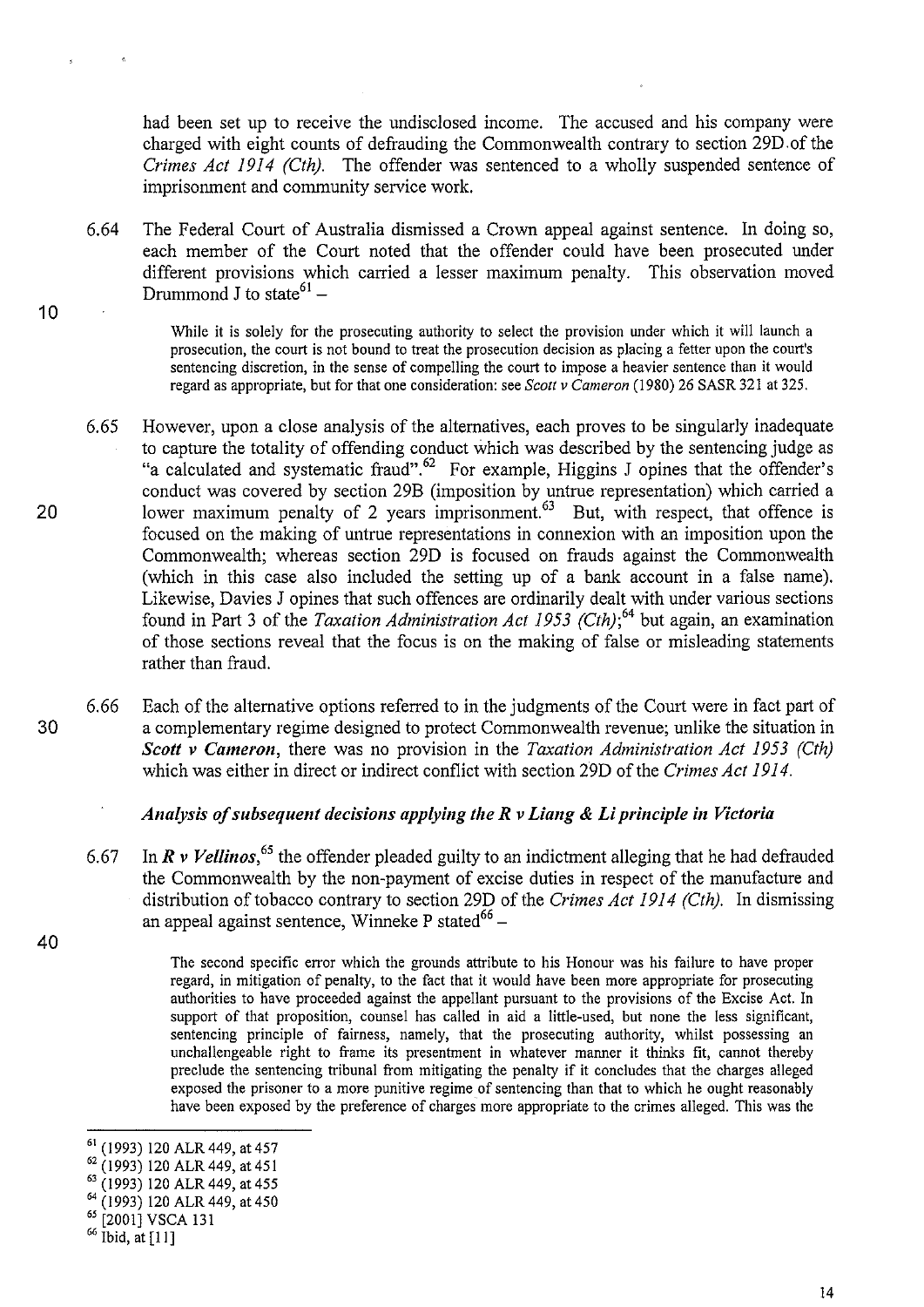principle applied in *Liang* & *Li.* It had been submitted to the sentencing judge that the principle was apt to be applied in the circumstances of this case. His Honour did not agree, and it is now said that his Honour failed to pay proper regard to that sentencing principle. In my view his Honour was quite correct to disregard the principle in the circumstances of this case. The gravamen of the appellant's conduct was his deliberate and sustained fraud upon the revenue, the type of fraud at which the offence created by s29D of the *Crimes Act* is traditionally and conventionally aimed. The summary provisions ofsl20 of the *Excise Act* would be singularly inapt to identify and punish the sustained and calculated fraud against the revenue perpetrated by this appellant's conduct.

- 10 6.68 Interestingly, a different result was reached by the Court of Appeal in *DPP v Hussein*<sup>67</sup> involving similar offending. In dismissing a Crown appeal against sentence, Buchanan JA held that the *R v Liang* **&** *Li* principle did apply and that regard should be had to less punitive excise offences.<sup>68</sup>
	- 6.69 In  $\mathbb{R}$  *v Walsh*,<sup>69</sup> the offender was sentenced on an indictment containing 1 count of conspiracy to defraud and 3 counts of perverting the course of public justice. In dismissing an appeal against sentence, the Court of Appeal held<sup>70</sup> -
- The latest ground to be added to the application, ground 6, complains of error in the sentencing judge's 20 failing to have regard to the fact that there were "other and less punitive offences ... which not only could have been charged but were as appropriate or even more appropriate to the facts alleged". Counsel had in mind, it seems, conspiracy to obtain property by deception and the like: but, as we have said above, we are far from persuaded that these alternative charges would have exhausted the case being made by the Crown against the applicant. Be that as it may, it is surely in the discretion of the Crown what offence to charge. where more than one might properly be charged; and in this case there was no error, as we have said already, in the Crown's charging the applicant with conspiracy to defraud by dishonestly inducing the Trust to invest its moneys as advocated by the conspirators. That being so, we reject the argument that there was error in the judge's failing to have regard to the penalties that would have been appropriate had other charges, however like, been laid. The judge was bound to 30 sentence for the offences of which the applicant was found guilty by the jury. Mr Croucher referred us to the decision of this Court in *R v Liang* & Li, but the considerations that weighed there are not found here. As Winneke P said the applicants in that case had been exposed by the prosecuting authority to a more punitive regime of sentencing than the one to which they should, in fairness, have been exposed because, at least in part, the charge that was laid under State law "did not ... appropriately fit the nature of the applicants' conduct", unlike the offence available under Commonwealth law. No comparable argument exists here. [emphasis added]
- 6.70 In *R v El-Kotob & Hijazi*,<sup>71</sup> the offenders combined with others to obtain goods dishonestly by the use of credit cards. They were initially charged with a number of offences relating to 40 the individual transactions. However, as part of a plea negotiation, each accused pleaded guilty to a presentment consisting of one count of conspiracy to cheat and defraud and other counts of obtaining property by deception and make false documents. In rejecting a ground of appeal raising a  $\vec{R}$  v Liang & Li point, Vincent JA held<sup>72</sup> –

This ground lacks any merit whatsoever in my opinion in a case in which the appellant identified the precise charge that he regarded as appropriate in the circumstances and offered to plead guilty to it. The situation was significantly different than that considered by the court in *R* v *Liang and Li* ... Setting to one side the issues considered earlier with respect to conviction, the laying of a charge of conspiracy to cheat and defraud would, in my view, have been entirely appropriate in the present matter, whether or not there had been negotiations of the kind that took place. Whilst, as counsel for the appellant pointed out, the maximum penalties which can be imposed upon conviction for conspiracy to cheat and defraud (15 years' imprisonment) and conspiracy to obtain property by

- <sup>67</sup> (2003) 8 VR 92<br><sup>68</sup> Ibid, at 99 [26]<br><sup>69</sup> (2002) 131 A Crim R 299<br><sup>70</sup> Ibid, at 337 [119]
- 
- $71(2002)$  4 VR 546
- $72$  lbid, at 564-565 [61]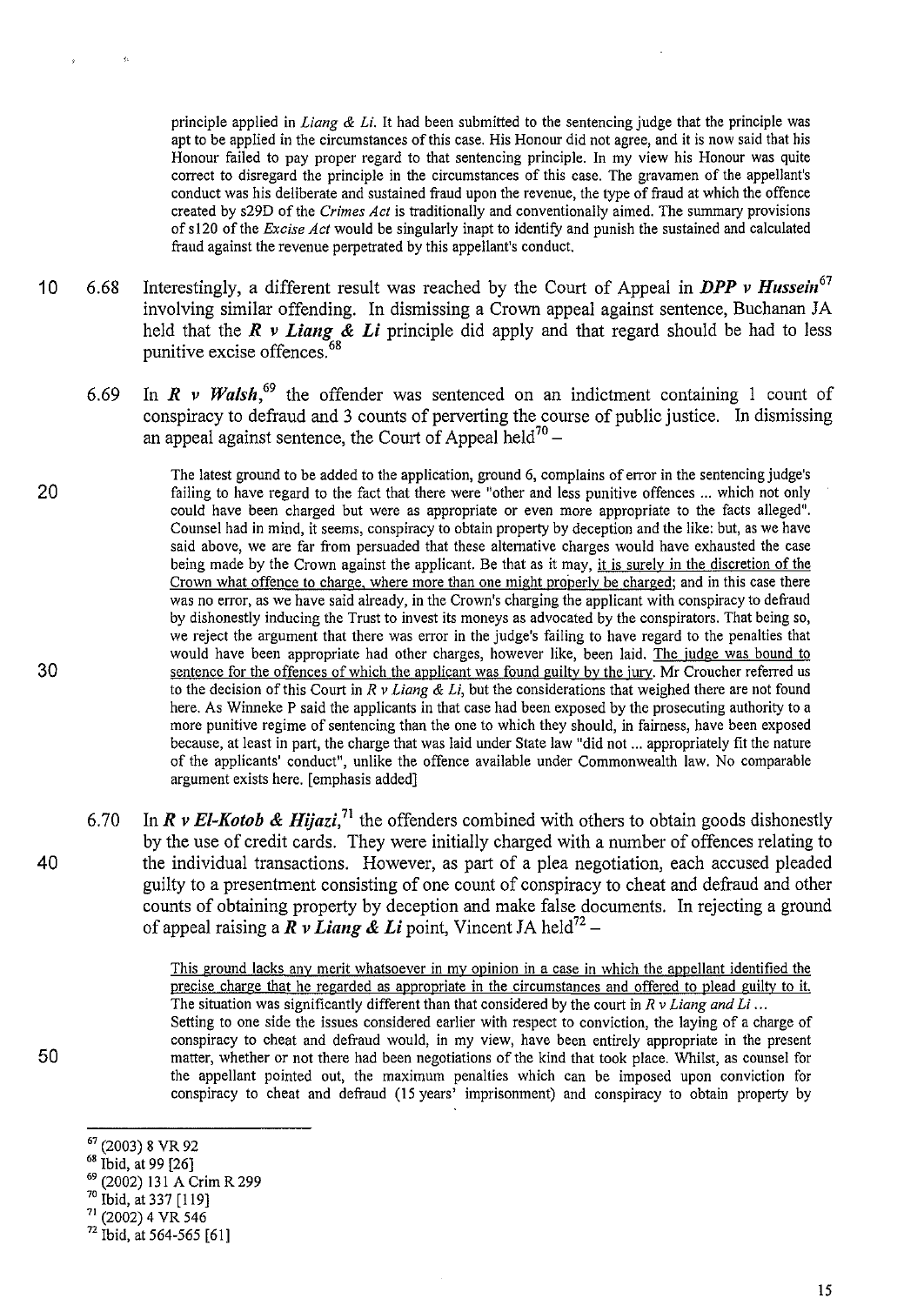deception (10 years' imprisonment) vary significantly, there is nothing in the material before the court which raises the suspicion that the judge may have imposed a lesser penalty had the conspiracy count been differently formulated. It should be remembered that the appellant's conduct would constitute a serious example of the latter form of criminal conspiracy. Further, and more importantly, a count so formulated would not have addressed appropriately the extent and character of the appellant's criminal conduct. He not only conspired to obtain property by deception but entered into an unlawful combination which involved the commission of a number of other offences with the objective of cheating and defrauding others upon whom the loss might fall in consequence. [emphasis added]

- 10 6.71 In *R v McEachran*,<sup>73</sup> the offender pleaded guilty to a charge of kidnapping contrary to common law (in addition to other offences). The common law offence carried a maximum penalty of 25 years imprisonment. Upon appeal against sentence, it was contended, inter alia, that the sentencing judge erred in failing to have regard to a lesser offence of child stealing contrary to section 63 of the *Crimes Act 1958 (Vic)*. The statutory offence carried a maximum penalty of 5 years imprisonment.
	- 6.72 Redlich JA (Smith AJA agreeing) upheld this ground.<sup>74</sup> After examination of the various authorities, his Honour held<sup>75</sup> -

In my view it could not be said that to have charged the appellant with the less punitive offence would have been inappropriate. The fact that a charge was available which dealt more specifically with the accused's offending conduct was what led White J in *Scott v Cameron* and Winneke P in *R v Liang and Li* to conclude that such a charge was appropriate. The learned sentencing judge was, as a matter of fairness, obliged to take into account the less punitive regime as a mitigating factor in fixing the sentence on the common law count of kidnapping. [emphasis added]

- 6. 73 Again, the First Respondent submits that this decision is best understood by reference to statutory construction rather than a special principle of sentencing. As the Court observed, it was common ground that the statutory offence of child stealing included all of the 30 elements of the common law offence of kidnapping and that the statutory provision was directed to the kidnapping of a particular class of person.<sup>76</sup> Where a specific provision is passed after the enactment of a general provision, the question of implied repeal is raised.
	- 6.74 The principle in question is conveniently stated by Griffith CJ in *Goodwin v Phillips<sup>77</sup> -*

Another branch of the same proposition is this, that if the provisions are not wholly inconsistent, but may become inconsistent in their application to particular cases, then to that extent the provisions of the former Act are excepted or their operation is excluded with respect to cases falling within the provisions of the later Act.

- 6.75 Thus, it is clear that the legislature intended that the common law offence of kidnapping give way to the statutory offence of child stealing, particularly in light of the striking coincidence of the language adopting in defining the latter offence of child stealing.
- 6.76 The principle in *R v Liang & Li* is also briefly mentioned with apparent approval by the Victorian Court of Appeal in *R v AB (No.2),78 DPP v CPD79* **and** *Stalio v* **R. <sup>80</sup>**

20

**40** 

<sup>73</sup>(2006) 15 VR 615

<sup>74</sup> Ibid, at 632-640 [35]-[58]; Callaway JA dissented on this point at 618-619 [11]-[15]

<sup>75</sup> Ibid, at 638 [58]

 $76$  Ibid, at 633 [38], [39]

<sup>17 (1908) 7</sup> CLR I, at 7; see also *Saraswati v The Queen* (1991) 172 CLR I, at 17 where a modem statement of the rule of construction can be found in the judgment of Gaudron  $J$ -"It is a basic rule of construction that, in the absence of express words, an earlier statutory provision is not repealed, altered or derogated from by a later provision unless an intention to that effect is necessarily to be implied. There must be very strong grounds to support that implication, for there is a general presumption that the legislature intended that both provisions should operate and that, to the extent that they would otherwise overlap, one should be read as subject to the other."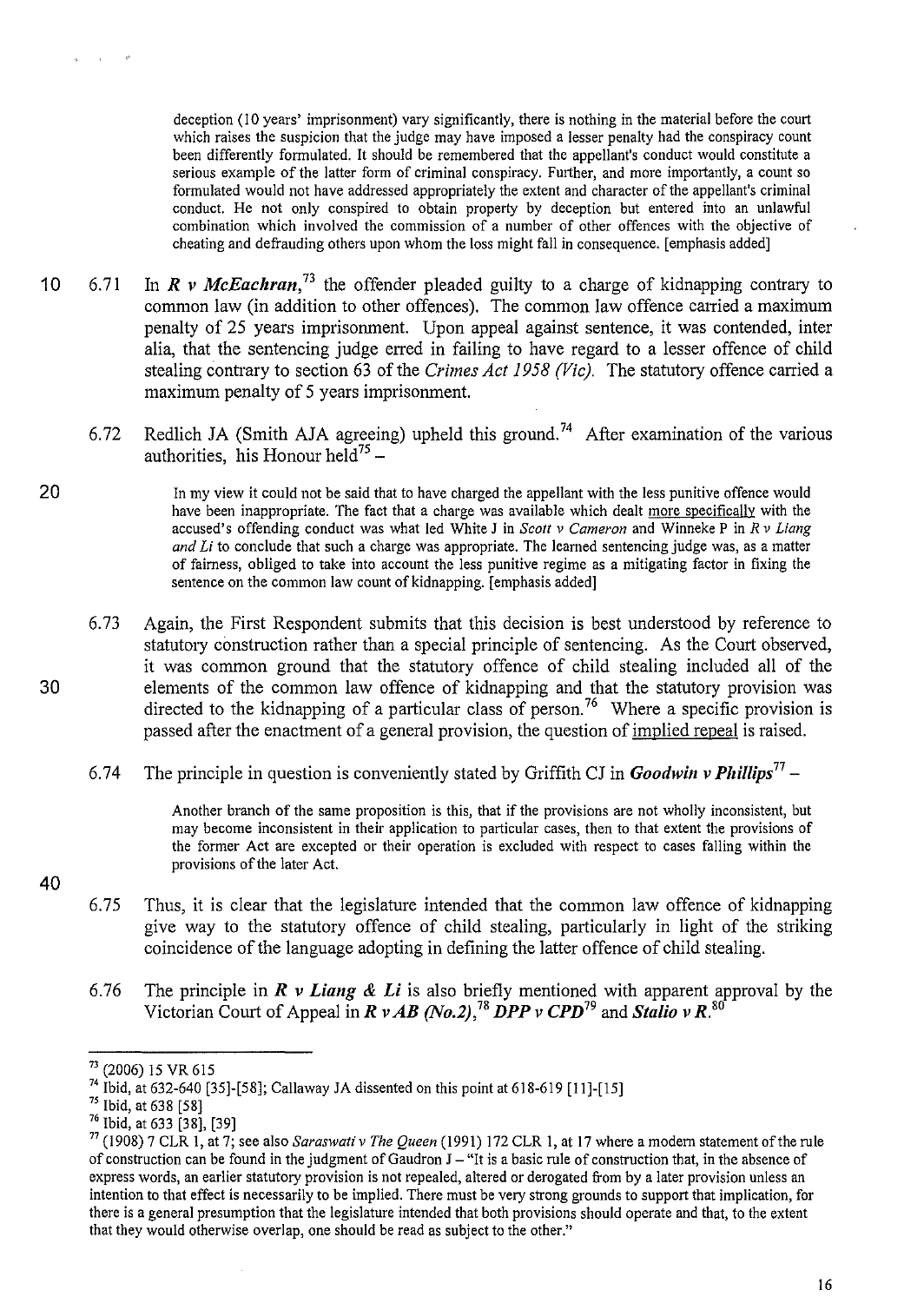### *Analysis of subsequent decisions applying the R v Liang* & *Li principle in Australia*

6.77 In **Asfoor v R**,<sup>81</sup> the offender was convicted of twelve "people smuggling" offences and one offence of presenting a false passport. Upon appeal, the Western Australian Court of Criminal Appeal allowed an appeal against conviction in respect of the "people smuggling" offences. As to the appeal against sentence in respect of the remaining false passport offence, Templeman J (other members of the Court agreeing) referred to the  $R v$  Liang  $\& Li$ principle with approval  $b^2$  -

1 0 Furthermore, the appellant was then charged with the offence under the *Migration Act* which carries a penalty of 10 years' imprisonment. It would have been open to the authorities to charge the appellant with similar offences under ss 9A or 10 of the *Passports Act* 1938 (Cth) which attracted a maximum penalty of only 2 years' imprisonment.

> In the present case, the sentencing Judge made no reference to the circumstances in which the passport offence was committed, nor to the principle summarised in *Liang's* case (supra). In these circumstances, I consider that the sentencing discretion miscarried.

- 6.78 Section 238(1)(a) of the *Migration Act 1958 (Cth)* dealt with an offence of production a 20 false document (passport) in connexion with the entry of a non-citizen into Australia. On the other hand, section 9A of the *Passports Act 1938 (Cth)* dealt with offences relating to the improper use or possession of Australian passports which did not apply to the offender as he was charged with using a false Turkish passport; likewise, section 10 dealt with making false statements in connexion with an Australian passport. In short, the First Respondent submits that the principle identified in  $\vec{R}$   $\nu$  *Liang & Li* had no application.
- 6.79 In  $R$  *v* Gordon; ex parte DPP (Cth),  $83$  the Queensland Court of Appeal refused an application by the Crown for an extension of time to file a notice of appeal. In determining the application, the Court appeared to accept the correctness of the  $\vec{R}$  *v Liang & Li* 30 principle; however, in the judgment of Keane JA (as his Honour then was), the circumstances of the relevant offending in question could not be adequately captured in the postulated alternative offence.

### *Rejection of the R v Liang* & *Li principle in New South Wales*

6.80 In  $\vec{R}$   $\vec{v}$  *El Helou*,<sup>84</sup> the New South Wales Court of Criminal Appeal rejected the sentencing principle without reference to any line of authority $85 -$ 

The laws of New South Wales should be applied for New South Wales offences. It would be 40 inappropriate for a lesser sentence than that warranted under New South Wales law to be imposed on Mr El Helou by reference to a possible charge under a Commonwealth law carrying a lower penalty, with which offence he was not charged.

6.81 The decision in *R v El Helou* was referred to with approval in *Standen v DPP* (*Cth*).<sup>86</sup> In that case, the New South Wales Court of Criminal Appeal stated that in the absence of direct

 $\sim$  $\rightarrow$ 

<sup>78 (2008) 18</sup> VR 391, at 405 [46] 79 (2009) 22 VR 533, at 552 [76]

<sup>80 [2012]</sup> VSCA 160, at [35]<br>81 [2005] WASCA 126; see also *Van Tongeren v State of Western Australia* [2005] WASC 10, at [71]-[74] where Templeton J refered with approval to the *R v Liang & Li* principle in the determination of an application for bail <sup>82</sup> [2005] WASCA 126, at [144]-[146]<br><sup>82</sup> [2005] WASCA 126, at [144]-[146]

 $^{84}$  (2010) 267 ALR 734; [2010] NSW CCA 111<br><sup>85</sup> Ibid, at [90]

<sup>&</sup>lt;sup>86</sup> [2011] NSW CCA 187, at [29]; (2011) 254 FLR 467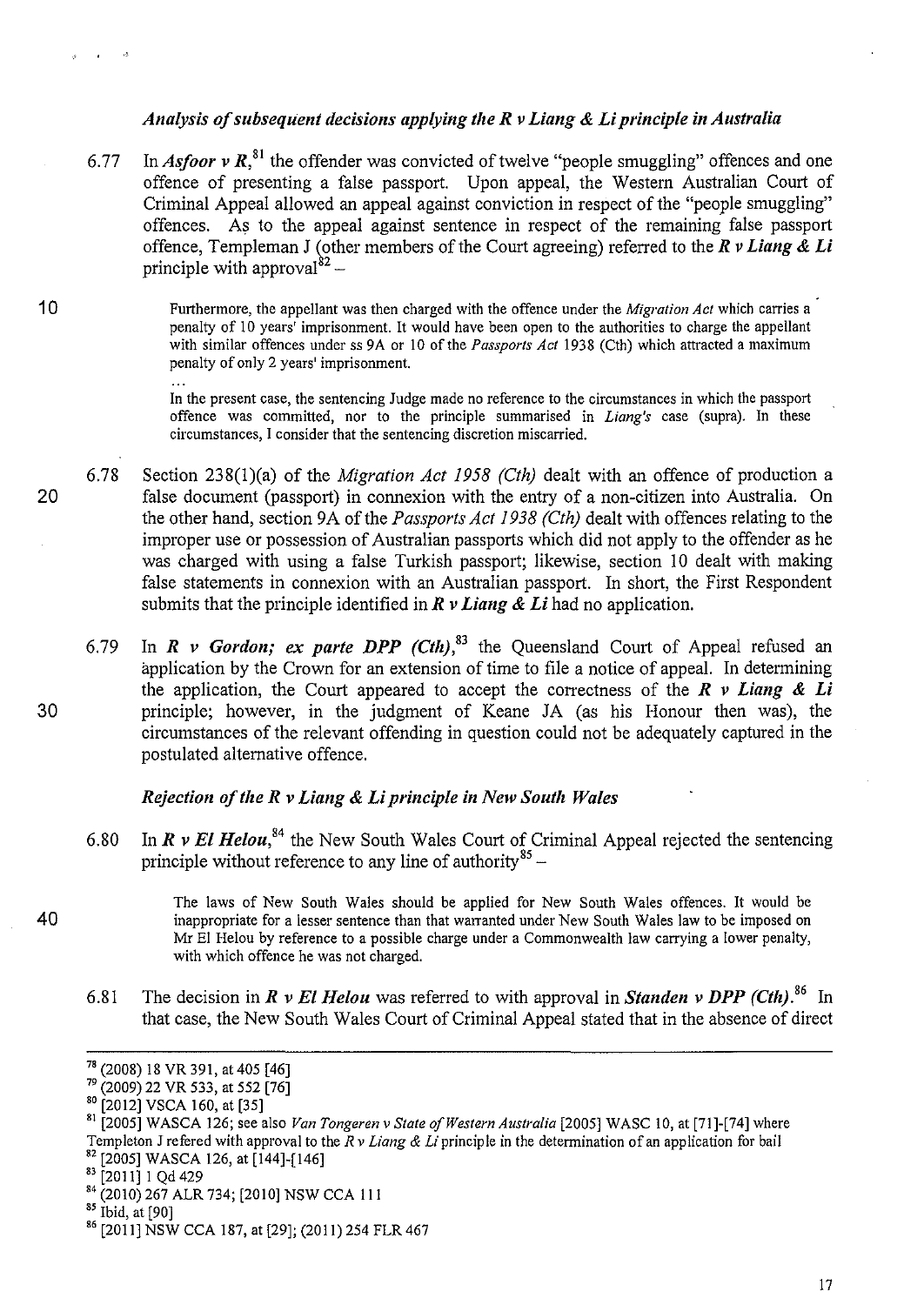inconsistency with Commonwealth legislation, the courts are required to give full effect to State legislation.

## *General criticisms of the R v Liang* **&** *Li principle as a principle of sentencing*

- 6.82 An act or omission which occurs in Victoria can be punished as a criminal offence against State law, Commonwealth law or at common law. Thus, there is no single criminal code for Victoria, but rather a large number of offences which do not cohere neatly into a jigsaw. And, unfortunately, the boundaries of many offences overlap with others (for example, **10** culpable driving and dangerous driving causing death).
	- 6.83 Where the boundaries of different criminal offences simply overlap (that is to say statutory inconsistency carmot be demonstrated), the First Respondent submits that the *R v Liang* & Li principle should have no application in the sentencing process. In such circumstances, it is not open for a judge to sentence on the basis that a lesser alternative offence should have been preferred by the prosecuting authority. This is so for a number of reasons.
- 6.84 First, Victorian sentencing law requires that "a court must have regard to the maximum penalty prescribed for the offence"; $^{87}$  but if the Appellants' argument is correct, a 20 sentencing judge must also have regard to a lower maximum penalty prescribed for an alternative offence. With respect, any resort by a sentencing judge to a maximum penalty prescribed for an alternative offence requires disobedience to a fundamental statutory mandate in the sentencing process.
- 6.85 Secondly, how does a judge apply the principle when unfairness is demonstrated is it some "general" discount to be applied to the sentence to be imposed, or is a judge required to fix a sentence no greater than the maximum penalty prescribed for the alternative sentence? And, if the alternative offence is a Commonwealth offence, is a judge obliged to take into account sentencing requirements set down in Part IB of the *Crimes Act 1914 (Cth)?* Such questions 30 demonstrate the "excessive subtlety" which would now be required in sentencing.<sup>88</sup>
	- 6.86 Thirdly, and fundamentally, the sentencing principle subverts the independence of the prosecutorial discretion recently reaffirmed by this Court in *Likiardopolous v The Queen.* <sup>89</sup> In that decision, the plurality observed<sup>90</sup> –

As Gaudron and Gummow JJ explained in *Maxwell v R,* the independence and impartiality of the judicial process would be compromised if courts were perceived to be in any way concerned with who is to be prosecuted and for what. For this reason, their Honours considered that certain decisions involved in the prosecution process are insusceptible of judicial review.

In order to apply the principle articulated in *R v Liang* **&** *Li,* a court is required to engage in the very process cautioned against by this Court.<sup>91</sup>

6.87 Fourthly, and as a corollary to the above proposition, application of the principle in *R v*  Liang & Li appears to traverse the doctrine of the separation of powers. It is for the parliament to define criminal offences and penalties, but as the decision in  $R$  v Young<sup>92</sup>

18

 $\mathbf{A}$ 

**Carl St** 

<sup>87</sup> See section 5(2)(a), *Sentencing Act 1991* 

<sup>88</sup> See *Pearce v The Queen* (1998) 194 CLR 610, at 622-3 [39]

<sup>89 (2012) 291</sup> ALR I; [2012] HCA 37

<sup>&</sup>lt;sup>90</sup> Ibid, at 11 [37]

<sup>91</sup> See also *Barton v The Queen* (1980) 147 CLR 75; *Maxwellv R* (1996) 184 CLR501; *Cheungv* R(2001)209 CLR I; *GASv The Queen; SJK v The Queen* (2004) 217 CLR 198

<sup>&</sup>lt;sup>92</sup> Unreported, Vic CCA, 2/12/1982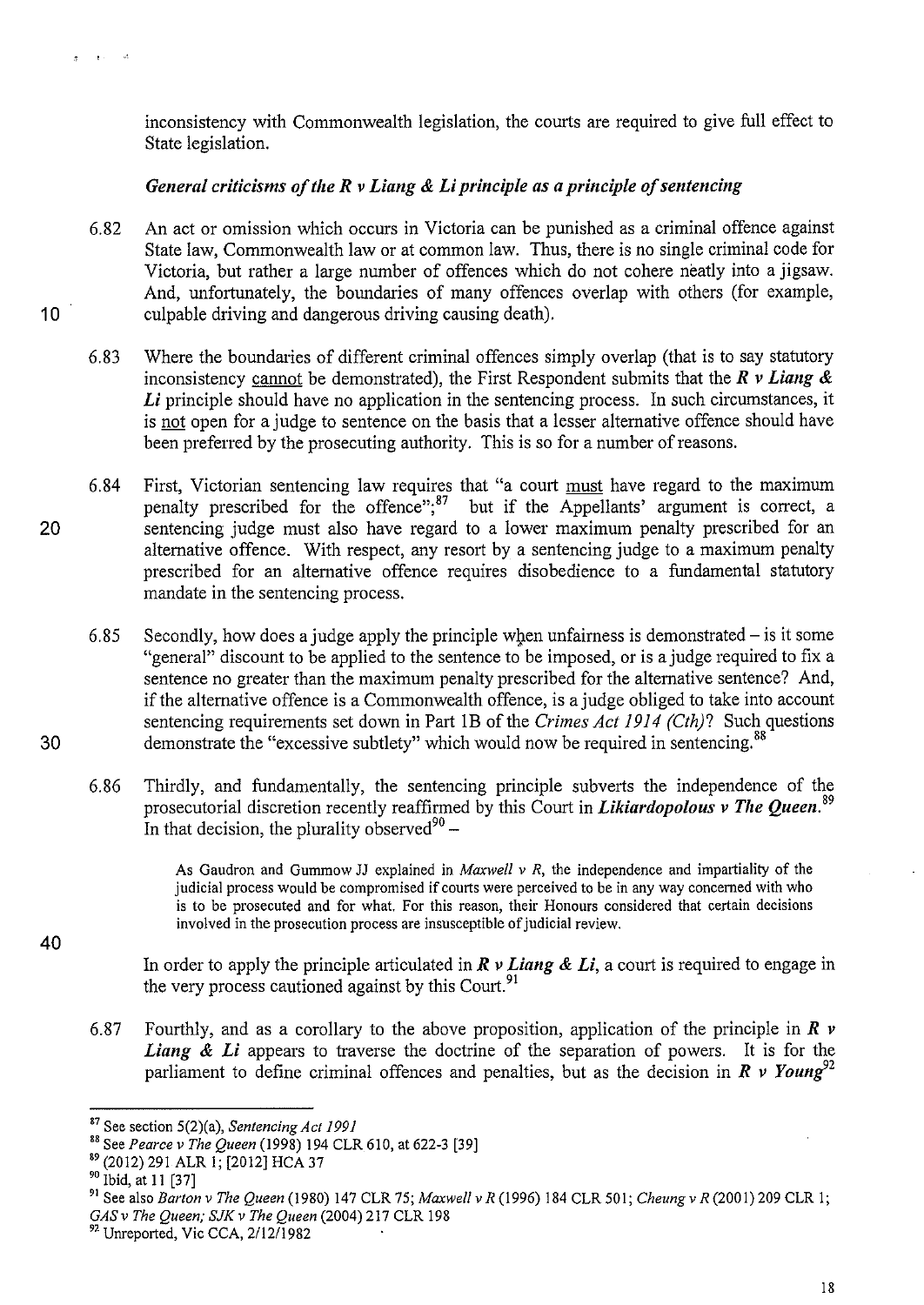suggests, it is open for a sentencing judge to take into account what another parliament defines as a maximum penalty for a like offence. It is responsibility of the executive to prosecute offences, but as decisions such as *Scott v Cameron<sup>93</sup>*and *R v McEacltran<sup>94</sup>* suggest, it is open for a sentencing judge to sentence an offender for an alternative offence preferred by the judge. Finally, the invocation of the *R v Liang* & *Li* principle (selection of and sentencing for a different charge) by a judge appears to involve the exercise of a nonjudicial function which is incompatible with the integrity of the court and its processes.<sup>95</sup>

6.88 Fifthly, the converse of the principle does not hold true. Occasions may arise where a 10 sentencing judge considers that the prosecution should properly have charged an offender with more serious offences than those before the court; however, for a judge to give effect to such an opinion is to intrude impermissibly into the prosecutorial discretion and is forbidden. In *Weininger v The Queen*,<sup>96</sup> this Court observed<sup>97</sup> -

> A judge will rarely have available all of the considerations that lead a prosecutor to a conclusion concerning the number and severity of the offences that will be charged. Where the offender pleads guilty to a particular offence, although some other more serious offence might seem applicable, the judge will usually be unaware of the considerations behind such an outcome....

When, in the face of such prosecutorial prerogatives, judges effectively shift the focus of their attention in sentencing, from the 'instant offences', which are the subject of the charges placed before them, and import into their sentencing considerations relevant to other and different offences, not charged, they effectively substitute their views of the relevant offences for those of the prosecution. This is undesirable in principle. Still more, in this country it is legally impermissible. [emphasis added]

- 6.89 Sixthly, the principle identified in *R v Liang* & *Li* is capable of a very wide application in criminal prosecutions. And is it restricted to guilty pleas? For example, in a trial indictment charging an offence which has a statutory alternative (carrying a lesser maximum penalty), is a judge permitted to apply the principle when a jury returns a verdict of guilty to the more 30 serious charge in circumstances where the judge views the statutory alternative as the more appropriate charge?
	- 6.90 And finally, the  $\vec{R}$  v **Liang & Li** principle is not justifiable on the basis that it promotes consistency in sentencing, particularly in relation to sentencing in respect of Commonwealth interests; for as this Court in *Leeth v Commonwealth of Australia*<sup>98</sup> recognised, federal offenders may not receive uniform treatment in sentencing throughout Australia (by virtue of the operation of section 68 of the *Judiciary Act 1903 (Cth)* in picking up state laws).

#### *The principle identified in R v Liang* & *Li is simply a question of statutory construction*

6.91 Importantly, there are occasions where there appears to be inconsistency (and not simply overlay) between different criminal provisions in Victoria. In such cases, resolution is (and should be) by way of statutory construction including the application of common law presumptions / maxims and section 109 of the Commonwealth *Constitution* (in respect of an inconsistency between state and commonwealth law);<sup>99</sup> at the heart of the process is the proper construction of the statutory provision.

 $\mathbf{r}$  is a  $\mathbf{r}$ 

 $\overline{a}$ 

20

<sup>93 (1980) 26</sup> SASR 321

<sup>&</sup>lt;sup>94</sup> (2006) 15 VR 615

<sup>&</sup>lt;sup>95</sup> See *Kable v New South Wales* (1996) 189 CLR 51<br><sup>96</sup> (2003) 212 CLR 629

<sup>&</sup>lt;sup>97</sup> Ibid, at 654-655<br><sup>98</sup> (1992) 174 CLR 455; see also *Putland v The Queen* (2004) 208 CLR 174<br><sup>99</sup> In light of the recent decision of this Court in *Dickson v The Queen* (2010) 241 CLR 491, there is some doubt as to the correctness of the approach adopted by the Victorian Court of Appeal in *R v Liang* & *Li* (1995) 82 A Crim R 39 given that the subject matter of the fraud was directed at a Commonwealth instrumentality